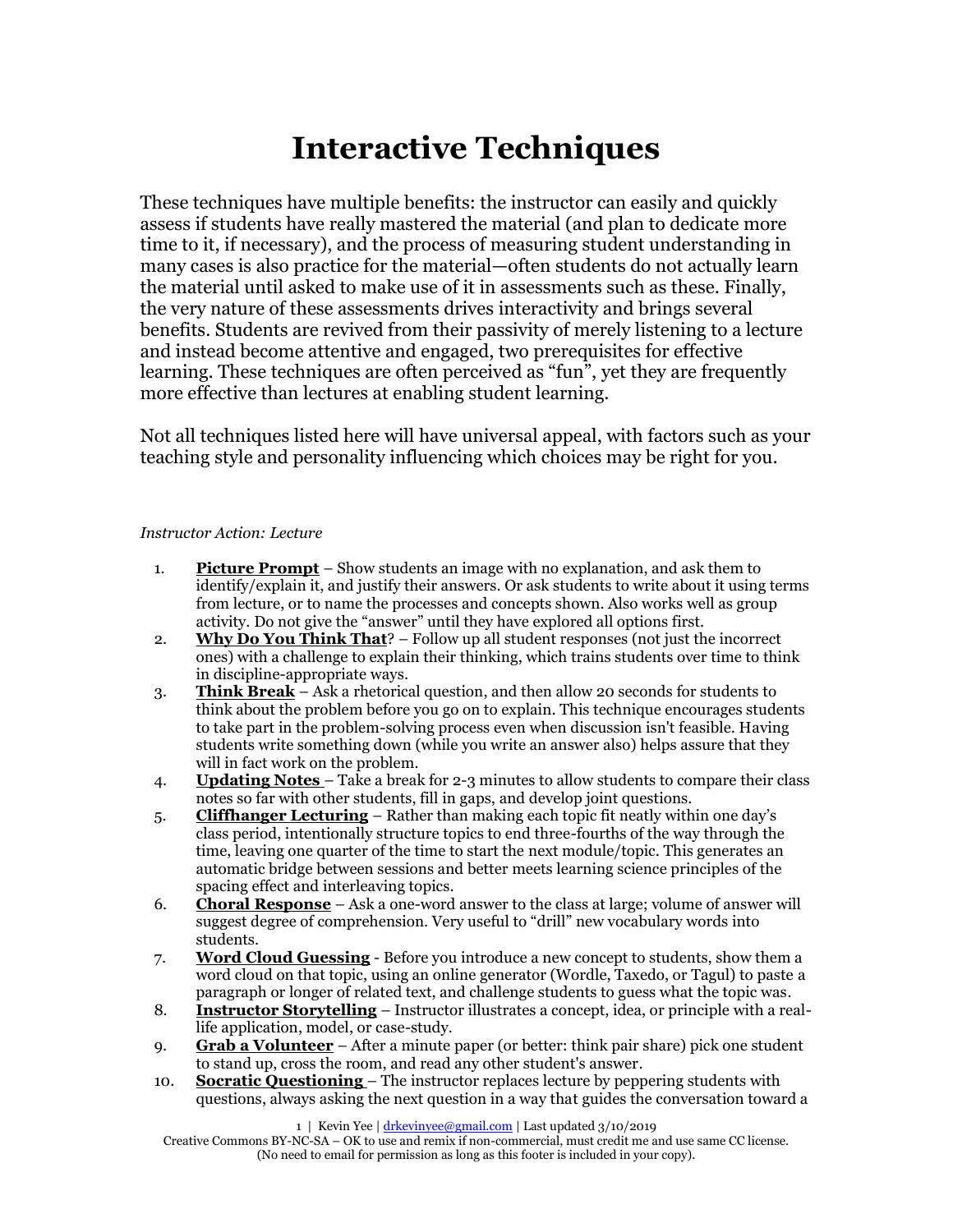learning outcome (or major Driving Question) that was desired from the beginning. Variation: A group of students writes a series of questions as homework and leads the exercise in class.

- 11. **Reverse Socratic Questioning**  The instructor requires students to ask him/her questions, and the instructor answers in such a way as to goad another question immediately but also drive the next student question in a certain direction.
- 12. **Pass the Pointer**  Place a complex, intricate, or detailed image on the screen and ask for volunteers to temporarily borrow the laser pointer to identify key features or ask questions about items they don't understand.
- 13. **Turn My Back** Face away from the class, ask for a show of hands for how many people did the reading. After they put hands down, turn around again and ask to hear a report of the percentage. This provides an indication of student preparation for today's material.
- 14. **Empty Outlines** Distribute a partially completed outline of today's lecture and ask students to fill it in. Useful at start or at end of class.
- 15. **Classroom Opinion Polls** Informal hand-raising suffices to test the waters before a controversial subject.
- 16. **Discussion Row** Students take turns sitting in a front row that can earn extra credit as individuals when they volunteer to answer questions posed in class; this provides a group that will ALWAYS be prepared and interact with teacher questions.
- 17. **Total Physical Response (TPR)** Students either stand or sit to indicate their binary answers, such as True/False, to the instructor's questions.
- 18. **Student Polling**  Select some students to travel the room, polling the others on a topic relevant to the course, then report back the results for everyone.
- 19. **Self-Assessment of Ways of Learning** Prepare a questionnaire for students that probes what kind of learning style they use, so the course can match visual/aural/tactile learning styles.
- 20. **Quote Minus One** Provide a quote relevant to your topic but leave out a crucial word and ask students to guess what it might be: "I cannot forecast to you the action of \_\_\_\_\_\_; it is a riddle, wrapped in a mystery, inside an enigma." This engages them quickly in a topic and makes them feel invested.
- 21. **Everyday Ethical Dilemmas** Present an abbreviated case study with an ethical dilemma related to the discipline being studied.
- 22. **Polar Opposites** Ask the class to examine two written-out versions of a theory (or corollary, law of nature, etc.), where one is incorrect, such as the opposite or a negation of the other. In deciding which is correct, students will have to examine the problem from all angles.
- 23. **Pop Culture** Infuse your lectures, case studies, sample word problems for use during class with current events from the pop culture world. Rather than citing statistics for housing construction, for instance, illustrate the same statistical concept you are teaching by inventing statistics about something students gossip about, like how often a certain pop star appears in public without make-up.
- 24. **Make Them Guess**  Introduce a new subject by asking an intriguing question, something that few will know the answer to (but should interest all of them). Accept blind guessing for a while before giving the answer to build curiosity.
- 25. **Make It Personal**  Design class activities (or even essays) to address the real lives of the individual students. Instead of asking for reflections on Down's Syndrome, ask for personal stories of neurological problems by a family member or anyone they have ever met.
- 26. **Read Aloud**  Choose a small text (500 words or less) to read aloud, and ask students to pay particular attention during this phase of lecture. A small text read orally in a larger lecture can focus attention.
- 27. **Punctuated Lectures** Ask student to perform five steps: listen, stop, reflect, write, give feedback. Students become self-monitoring listeners.
- 28. **Word of the Day** Select an important term and highlight it throughout the class session, working it into as many concepts as possible. Challenge students to do the same in their interactive activities.

2 | Kevin Yee | [drkevinyee@gmail.com](mailto:drkevinyee@gmail.com) | Last updated 3/10/2019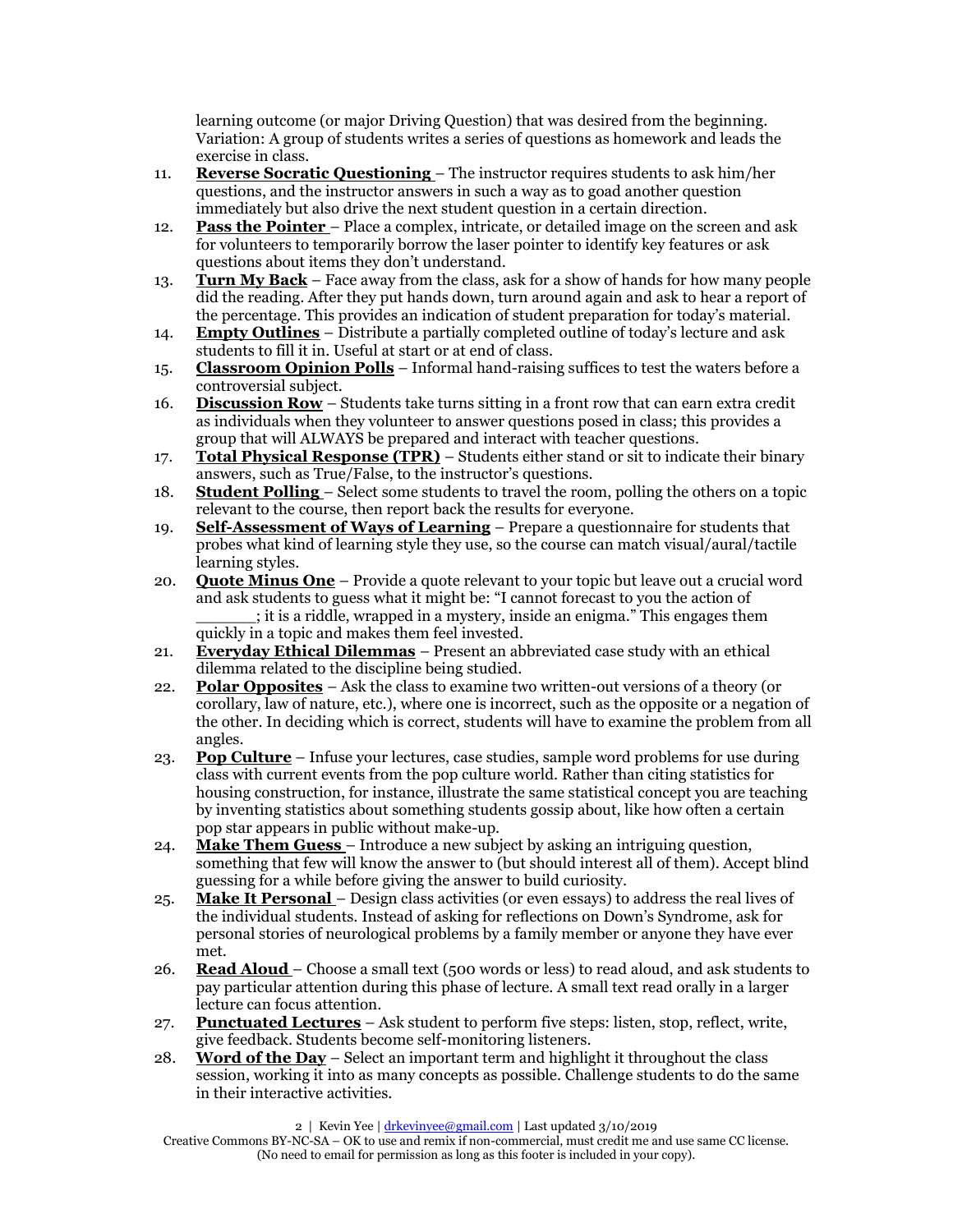- 29. **Recall, Summarize, Question, Connect, and Comment** This method of starting each session (or each week) has five steps to reinforce the previous session's material: recall it, summarize it, phrase a remaining question, connect it to the class as a whole, and comment on that class session.
- 30. **Background Knowledge Probe** Use questionnaire (multi-choice or short answer) when introducing a new topic.
- 31. **Goal Ranking and Matching** Students rank their goals for the class, then instructor combines those with her own list.
- 32. **Interest/Knowledge/Skills Checklist** Assesses interest and preparation for the course, and can help adjust teaching agenda.
- 33. **Documented Problem Solutions** Keep track of the steps needed to solve specific *types* of problems. Model a list for students first and then ask them to perform similar steps.
- 34. **Provocative Picture** Begin the lecture with a picture meant to provoke discussion or emotion (another option: a cartoon).

*Instructor Action: Lecture (Small Class Size)*

- 35. **Pass the Chalk** Provide chalk or a soft toy; whoever has it must answer your next question, and they pass it on to the student of their choice.
- 36. **Whiteboard Capture** Using a smartphone, take photographs of the whiteboard at the end of the day and post them to Canvas (labeled by date) for easy student reference.
- 37. **Pass the Dart** Like Pass the Chalk, use a real (but safe?) dartboard to decide which student must answer the next question (student names are arranged on the dartboard already).
- 38. **Beach Ball Bingo** Write questions or prompts onto all surfaces of a beach ball (or tape them on). When the next student catches the ball, he/she answers one of the questions where fingers are touching the ball.
- 39. **Bingo Balls of Doom** Every student is assigned a number; when the faculty member pulls that number from the bingo cage, that student has to answer the next question.
- 40. **Town Hall Meeting**  Abdicate the front of the room for a student willing to speak out on a controversial subject, and when she is done with her comment, she selects the next speaker from the hands raised.
- 41. **The Half Class Lecture**  Divide the class in half and provide reading material to one half. Lecture on that same material to the other half of the class. Then, switch the groups and repeat, ending with a recap by pairing up members of opposite groups.
- 42. **Tournament**  Divide the class into at least two groups and announce a competition for most points on a practice test. Let them study a topic together and then give that quiz, tallying points. After each round, let them study the next topic before quizzing again. The points should be carried over from round to round. The student impulse for competition will focus their engagement onto the material itself.
- 43. **Three Part Interview**  Pose the following question to the entire class: "What do you think are the three biggest issues related to \_\_\_\_." Choose the student with the birthday closest to today's date and have them stand and share their 3 responses to the question for one minute. Move clockwise around the room until all have shared.

*Student Action: Individual (many of these can be used as partnerwork or groupwork instead; or may escalate to that after some individual effort)*

44. **Mind Dump** – Students write for five minutes on last night's reading, and this paper gets collected. The entire chapter's worth of mind dumps are returned as a surprise to help students study for the test.

Creative Commons BY-NC-SA – OK to use and remix if non-commercial, must credit me and use same CC license. (No need to email for permission as long as this footer is included in your copy).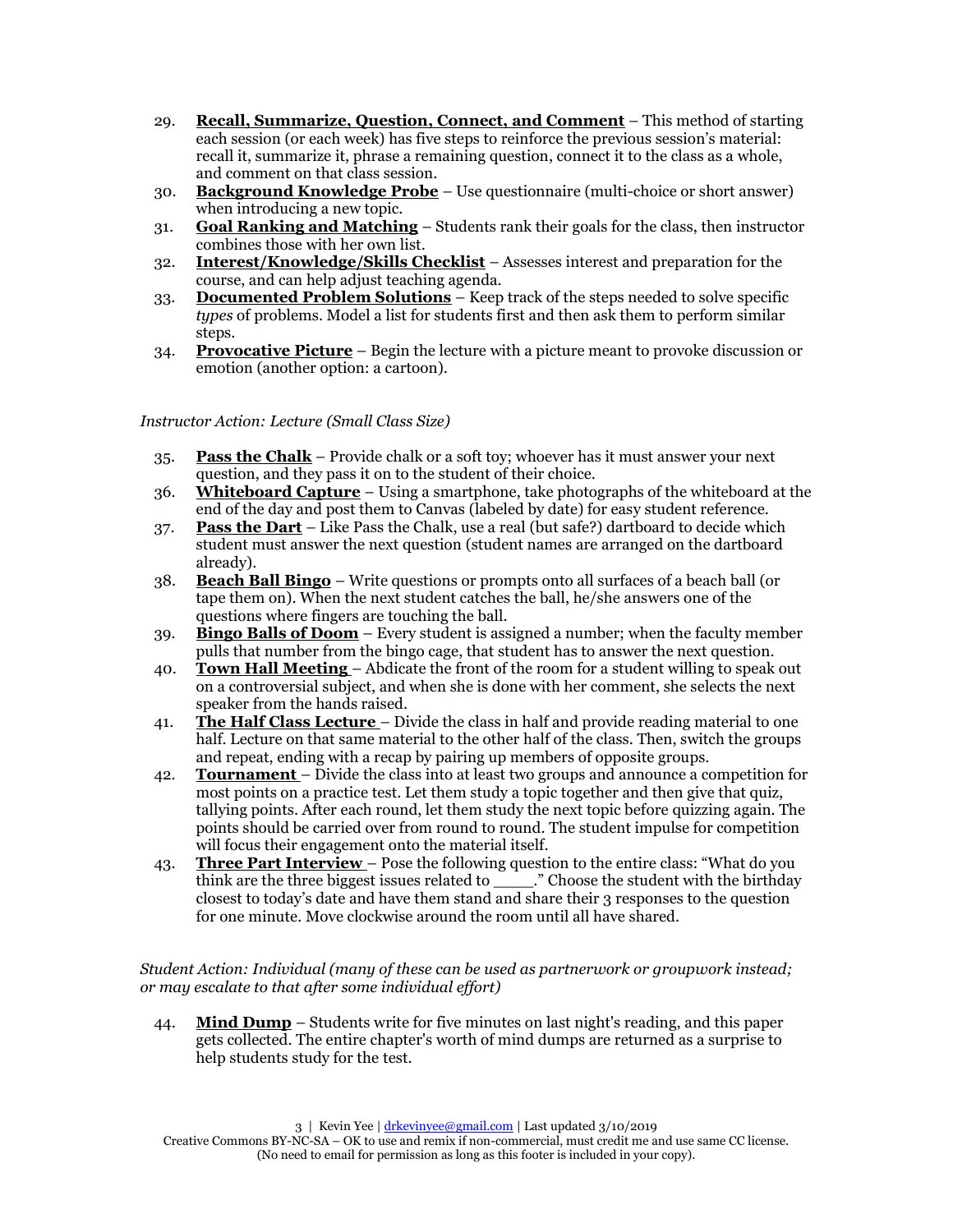- 45. **One-Minute Papers** Students write for one minute on a specific question (which might be generalized to "what was the most important thing you learned today"). Best used at the end of the class session.
- 46. **Backchannel Discussion** While the instructor presents, students use digital devices to engage in a chatroom-style conversation projected alongside the instructor. Students ask questions, make comments, and share relevant resources. The instructor periodically ties the conversation into their presentation.
- 47. **Muddiest Point** Like the Minute Paper, but asks for the "most confusing" point instead. Best used at the end of the class session.
- 48. **Misconception Check** Discover class's preconceptions. Useful for starting new chapters.
- 49. **Drawing for Understanding** Students illustrate an abstract concept or idea. Comparing drawings around the room can clear up misconceptions.
- 50. **Snowballs** Ball up several blank pieces of paper and throw them around the room. Each time a "snowball" lands on a desk, the recipient must write three takeaways from today's (or yesterday's) class, taking care not to duplicate other ideas already on this paper, and then throw it onward. After nine ideas are on each page, pause for students to debrief the pages in groups.
- 51. **Focused Listing** Students list several ideas related to the main focus point (example: list all the possible causes of the Civil War). Helpful for starting new topics, such as a brainstorm.
- 52. **Focused Listing by Letter** Same as "focused listing" but students are restricted to start each term in their list with just one letter announced by the teacher (ie, "all answers must start with an S").
- 53. **Gallery Walk** Stations or displays are spread across the room, and students go around to each station individually or in groups, completing a task or responding to a prompt at each station.
- 54. **Activity Gallery Walk** Stations around the room have activities, rather than materials to read/debrief/discuss, each of which take a significant amount of time to work through. Students usually choose to work on problems they have the most trouble with, and skip ones they already understand.
- 55. **Turn Taking Reading**  Instead of the instructor reading a paragraph on screen (or leaving silence for students to do it), instruct them we will sit in silence until someone is moved to read ONE sentence, then someone else – anyone – will start the next sentence. Adds "good" tension and raises energy.
- 56. **Haiku** Students write a haiku (a three-line poem: 5-syllables, then 7, then 5) on a given topic or concept, and then share it with others.
- 57. **Whip Around** Give students a few seconds to think of their answer to a question, then move around the whole class with each one giving their (one word?) answer. Disallow repeat answers (but do allow a "pass" if necessary).
- 58. **Rotating Chair** One volunteer "takes the microphone" at a time, then calls on the next volunteer. Each subsequent speaker must summarize the previous one's points (or, if desired, ALL the speakers thus far) before adding original ideas.
- 59. **Media Break** Designate a two minute break in the middle of class for students to check their electronic devices, with the understanding they won't use them otherwise in the entire class period.
- 60. **Photo Homework** Students are assigned to use a smartphone to snap a picture of something at home (or out in the city) that captures a specific concept from the class, as assigned by the teacher.
- 61. **Board of Artwork** Post publicly the collected drawings / abstract concepts that students turned in for a previous activity and create an opportunity for discussion and debrief.
- 62. **Time Traveler** Students video themselves at the start of the semester answering questions similar to the eventual final exam, then critique it near the end of the term.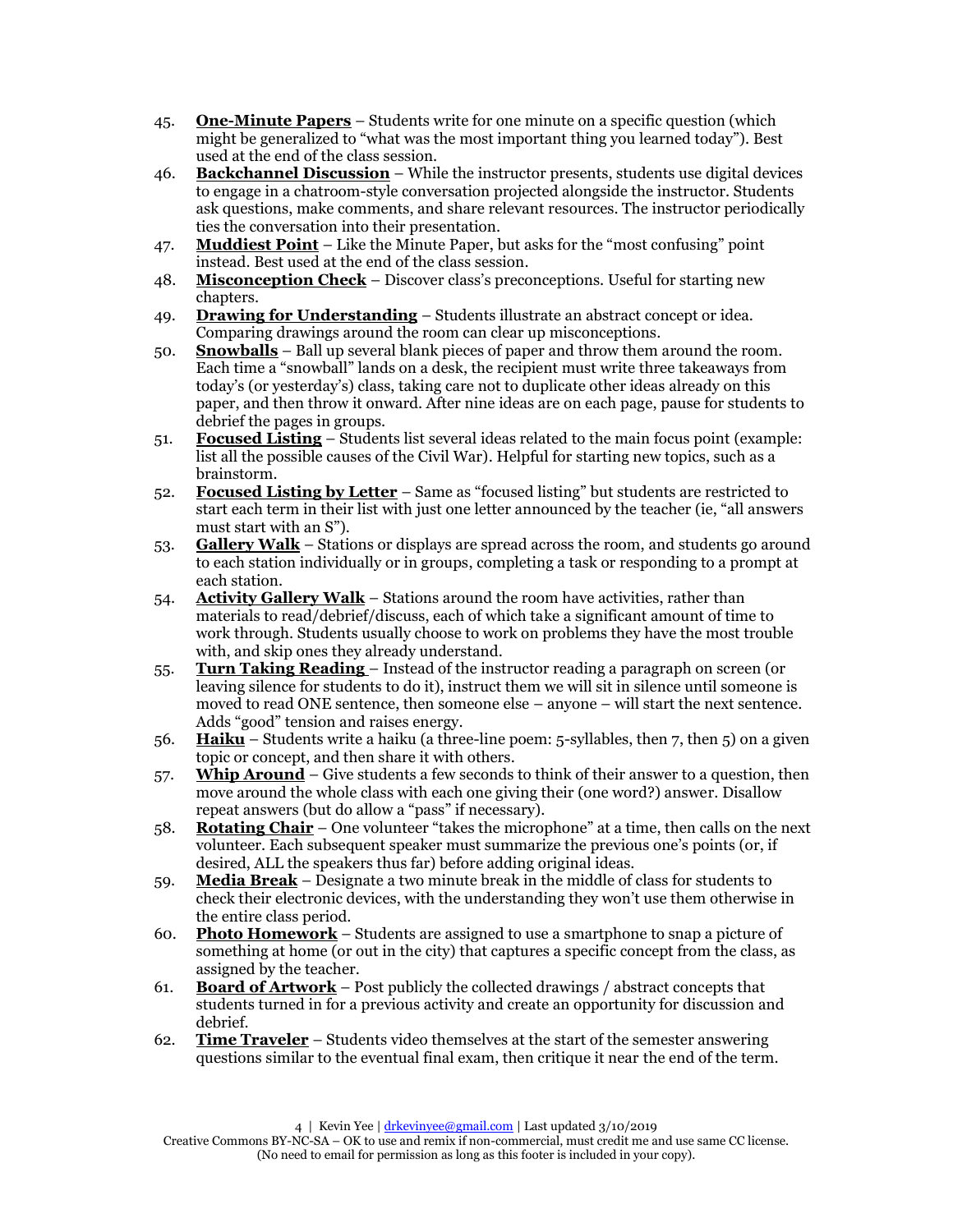- 63. **Circle the Questions**  Pre-make a handout that has a few dozen likely student questions (make them specific) on your topic for that day and ask students to circle the ones they don't know the answers to, then turn in the paper.
- 64. **Ask the Winner**  Ask students to silently solve a problem on the board. After revealing the answer, instruct those who got it right to raise their hands (and keep them raised); then, all other students are to talk to someone with a raised hand to better understand the question and how to solve it next time.
- 65. **What's the Principle** After recognizing the problem, students assess what principle to apply in order to solve it. Helps focus on problem TYPES rather than individual specific problems. Principle(s) should be listed out.
- 66. **Video Selfie** Ask students to make a video of themselves performing the homework (or lab), as they will take it more seriously and be more likely to avoid mistakes.
- 67. **Infographic**  Students use online services (visual.ly, infogr.am) to create an infographic that combines flowchart logic and visual presentation
- 68. **Bookmark Notes** Distribute full-length paper to be used as a bookmark for the current chapter. On it, record prompts and other "reading questions", and require students to record their notes, observations, and objections while reading onto these bookmarks for collection and discussion in class.
- 69. **True or False?** Distribute index cards (one to each student) on which is written a statement. Half of the cards will contain statements that are true, half false. Students decide if theirs is one of the true statements or not, using whatever means they desire. Variation: designate half the room a space for those who think their statements are true, and the other half for false.
- 70. **"Real-World"** Have students discuss in class how a topic or concept relates to a realworld application or product. Then have students write about this topic for homework. Variation: ask them to record their answer on index cards.
- 71. **Concept Mapping** Students write keywords onto sticky notes and then organize them into a flowchart. Could be less structured: students simply draw the connections they make between concepts.
- 72. **Advice Letter** Students write a letter of advice to future students on how to be successful students in that course.
- 73. **Tabloid Titles** Ask students to write a tabloid-style headline that would illustrate the concept currently being discussed. Share and choose the best.
- 74. **Bumper Stickers**  Ask students to write a slogan-like bumper sticker to illustrate a particular concept from lecture. Variation: can be used to ask them to sum up the entire course in one sentence.
- 75. **One-Sentence Summary** Summarize the topic into one sentence that incorporates all of who/what/when/where/why/how creatively.
- 76. **Directed Paraphrasing** Students asked to paraphrase part of a lesson for a specific audience (and a specific purpose).
- 77. **Word Journal** First, summarize the entire topic on paper with a single word. Then use a paragraph to explain your word choice.
- 78. **Truth Statements** Either to introduce a topic or check comprehension, ask individuals to list out "It is true that..." statements on the topic being discussed. The ensuing discussion might illustrate how ambiguous knowledge is sometimes.
- 79. **Objective Check** Students write a brief essay in which they evaluate to what extent their work fulfills an assignment's objectives.
- 80. **Opposites** Instructor lists out one or more concepts, for which students must come up with an antonym, and then defend their choice.
- 81. **Student Storytelling** Students are given assignments that make use of a given concept in relation to something that seems personally relevant (such as requiring the topic to be someone in their family).
- 82. **Application to Major** During last 15 minutes of class, ask students to write a short article about how the point applies to their major.
- 83. **Pro and Con Grid** Students list out the pros and cons for a given subject.

5 | Kevin Yee [| drkevinyee@gmail.com](mailto:drkevinyee@gmail.com) | Last updated 3/10/2019

Creative Commons BY-NC-SA – OK to use and remix if non-commercial, must credit me and use same CC license. (No need to email for permission as long as this footer is included in your copy).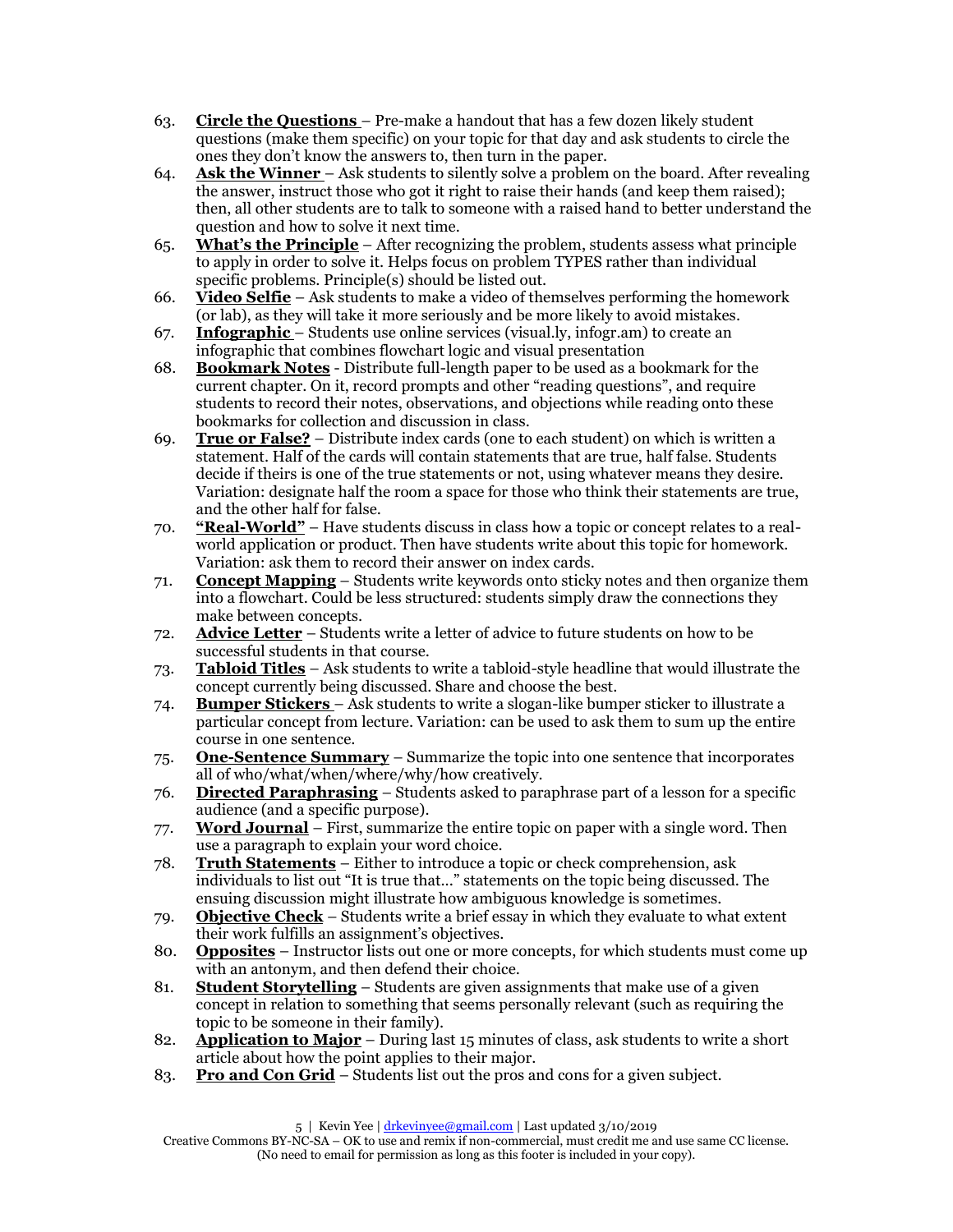- 84. **Harvesting**  After an experience/activity in class, ask students to reflect on "what" they learned, "so what" (why is it important and what are the implications), and "now what" (how to apply it or do things differently).
- 85. **Chain Notes** Instructor pre-distributes index cards and passes around an envelope, on which is written a question relating to the learning environment (i.e., are the group discussions useful?) Students write a very brief answer, drop in their own card, and pass the envelope to the next student.
- 86. **Focused Autobiographical Sketches** Focuses on a single successful learning experience, one relevant to the current course.
- 87. **Course-Related Self-Confidence Surveys** Simple questions that measure how self-confident students are when it comes to a specific skill. Once they become aware they can do it, they focus on it more.
- 88. **Profiles of Admirable Individuals** Students write a brief profile of an individual in a field related to the course. Students assess their own values and learn best practices for this field.
- 89. **Memory Matrix** Identify a key taxonomy and then design a grid that represents those interrelationships. Keep it simple at first. Avoid trivial or ambiguous relationships, which tend to backfire by focusing students on superficial kinds of learning. Although probably most useful in introductory courses, this technique can also be used to help develop basic study skills for students who plan to continue in the field
- 90. **Categorizing Grid** Hand out rectangles divided into cells and a jumbled listing of terms that need to be categorized by row and column.
- 91. **Defining Features Matrix** Hand out a simple table where students decide if a defining feature is PRESENT or ABSENT. For instance, they might have to read through several descriptions of theories and decide if each refers to behaviorist or constructivist models of learning.
- 92. **What/How/Why Outlines** Write brief notes answering the what / how / why questions when analyzing a message or text.
- 93. **Approximate Analogies** Students provide the second half of an analogy (A is to B as X is to Y).
- 94. **Problem Recognition Tasks** Offer case studies with different types of problems and ask students to identify the TYPE of problem (which is different from solving it)
- 95. **Switch it up**! Ask students to work on one problem for a few minutes and intentionally move to a second problem without debriefing the first one, then solve the second one and only then return to the first one for more work. A carefully chosen second problem can shed light on the first problem, but this also works well if the problems are not directly related to each other.
- 96. **Reading Rating Sheets** Students fill out a ratings sheet on the course readings, on how clear, useful, and interesting it was.
- 97. **Assignment Assessments** Students give feedback on their homework assignments, and evaluate them as learning tools.
- 98. **Exam Evaluations** Students explain what they are learning from exams, and evaluate the fairness, usefulness, and quality of tests.
- 99. **Group-Work Evaluations** Questionnaires asking how effective groupwork has been in the class.
- 100. **Teacher-Designed Feedback Forms** Rather than use standardized evaluation forms, teachers create ones tailored for their needs and their classes. Especially useful midway through the term.
- 101. **Writing Fables** Students write an animal fable (or at least sketch its outline) that will lead to a one-sentence moral matching the current concept discussed in class. May be done verbally instead.

*Student Action: Pairs*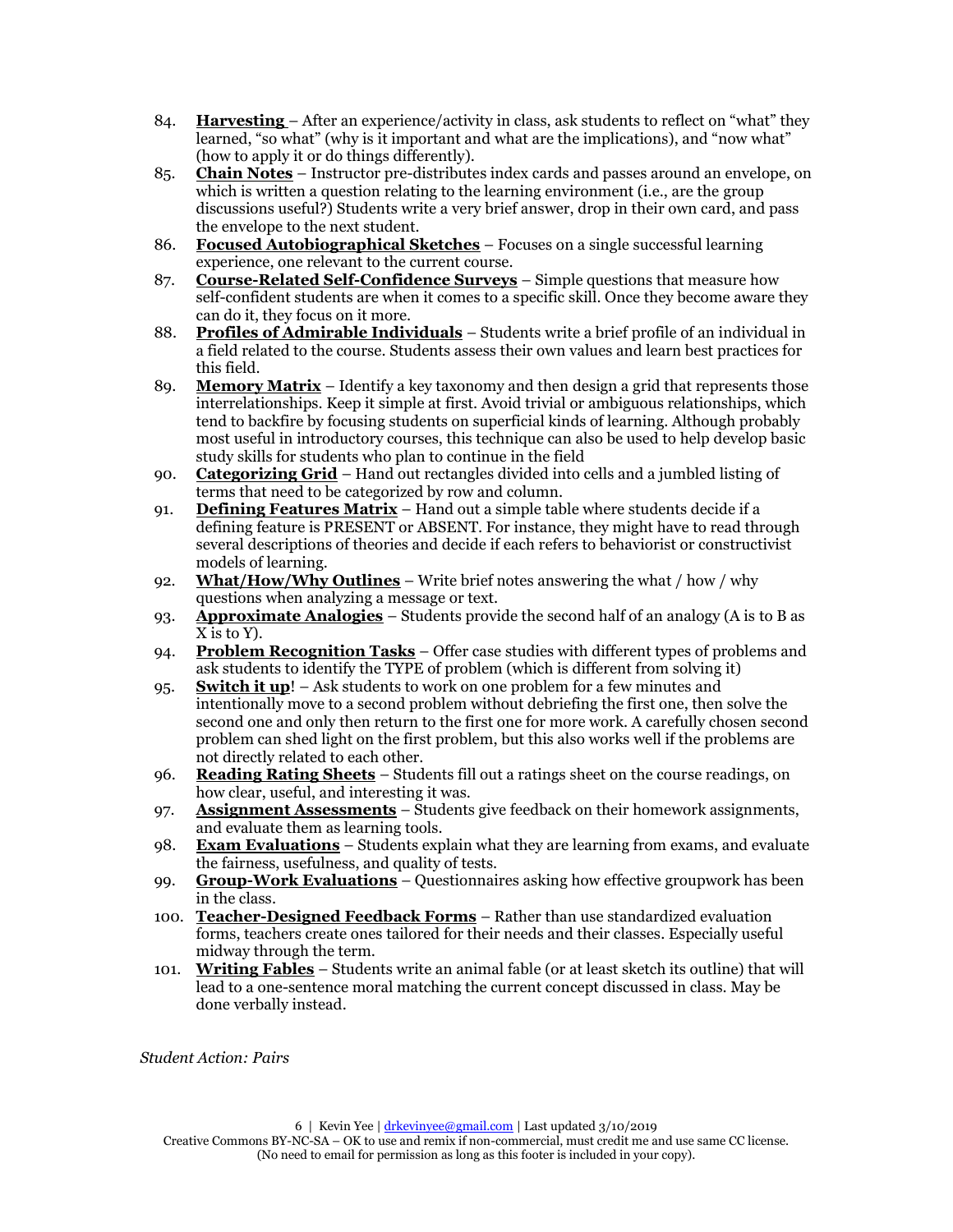- 102. **Think-Pair-Share** Students share and compare possible answers to a question with a partner before addressing the larger class.
- 103. **Pair-Share-Repeat** After a pair-share experience, ask students to find a new partner and debrief the wisdom of the *old* partnership to this *new* partner.
- 104. **Teach-OK** The instructor briefly explains a concept. The teacher then says "teach!", and the students respond "OK!". Students then form pairs and take turns re-teaching the concept to one another.
- 105. **Wisdom of Another** After any individual brainstorm or creative activity, partner students up to share their results. Then, call for volunteers of students who found their partner's work to be interesting or exemplary. Students are sometimes more willing to share in plenary the work of fellow students than their own work.
- 106. **Human Flashcards** Students take turns calling out terms they were expected to memorize, and demand an answer from their partner.
- 107. **Storytelling Gaps** One partner relay a story that summarizes learning in the chapter so far, but leaves out crucial fine information (such as dates that should have been memorized). The partner listens and records dates silently on paper as the story progresses and then updates the first person.
- 108. **Do-Si-Do** Students do partner work first, then sound off by twos. All of the 2's stand up and find a new partner (the 1's are seated and raise their hands until a new partner comes), then debrief what was said with the first partner. Variation: Later, all the 1's come together in a large circle for a group debrief, while the 2's have their own circle.
- 109. **Forced Debate** Students debate in pairs, defending either their preferred position or the opposite of their preferred position. Variation: Half the class takes one position, half the other. The two halves line up, face each other, and debate. Each student may only speak once, so that all students on both sides can engage the issue.
- 110. **Optimist/Pessimist** In pairs, students take opposite emotional sides of a conversation. This technique can be applied to case studies and problem solving as well.
- 111. **Teacher and Student**  Individually brainstorm the main points of the last homework, then assign roles of teacher and student to pairs. The teacher's job is to sketch the main points, while the student's job is to cross off points on his list as they are mentioned, but come up with 2-3 ones missed by the teacher.
- 112. **Peer Review Writing Task** To assist students with a writing assignments, encourage them to exchange drafts with a partner. The partner reads the essay and writes a threeparagraph response: the first paragraph outlines the strengths of the essay, the second paragraph discusses the essay's problems, and the third paragraph is a description of what the partner would focus on in revision, if it were her essay.
- 113. **Invented Dialogues** Students weave together real quotes from primary sources, or invent ones to fit the speaker and context.
- 114. **My Christmas Gift** Students mentally select one of their recent gifts as related to or emblematic of a concept given in class, and must tell their partners how this gift relates to the concept. The one with a closer connection wins.
- 115. **Psychoanalysis** Students get into pairs and interview one another about a recent learning unit. The focus, however, is upon analysis of the material rather than rote memorization. Sample Interview Questions: Can you describe to me the topic that you would like to analyze today? What were your attitudes/beliefs before this topic? How did your attitudes/beliefs change after learning about this topic? How will/have your actions/decisions altered based on your learning of this topic? How have your perceptions of others/events changed?
- 116. **Get One, Give One** Students fold a piece of paper in half and write "Give One" on one side and "Get One" on the other side. On the "Give One" side, as them to write four insights from today's material. Have them stand up and find a partner. Each student shares one idea from their "Give One" side of the paper and writes down one idea on the "Get One" side of the paper. Find a new partner until your "Get One" side of paper is full of new ideas!

Creative Commons BY-NC-SA – OK to use and remix if non-commercial, must credit me and use same CC license. (No need to email for permission as long as this footer is included in your copy).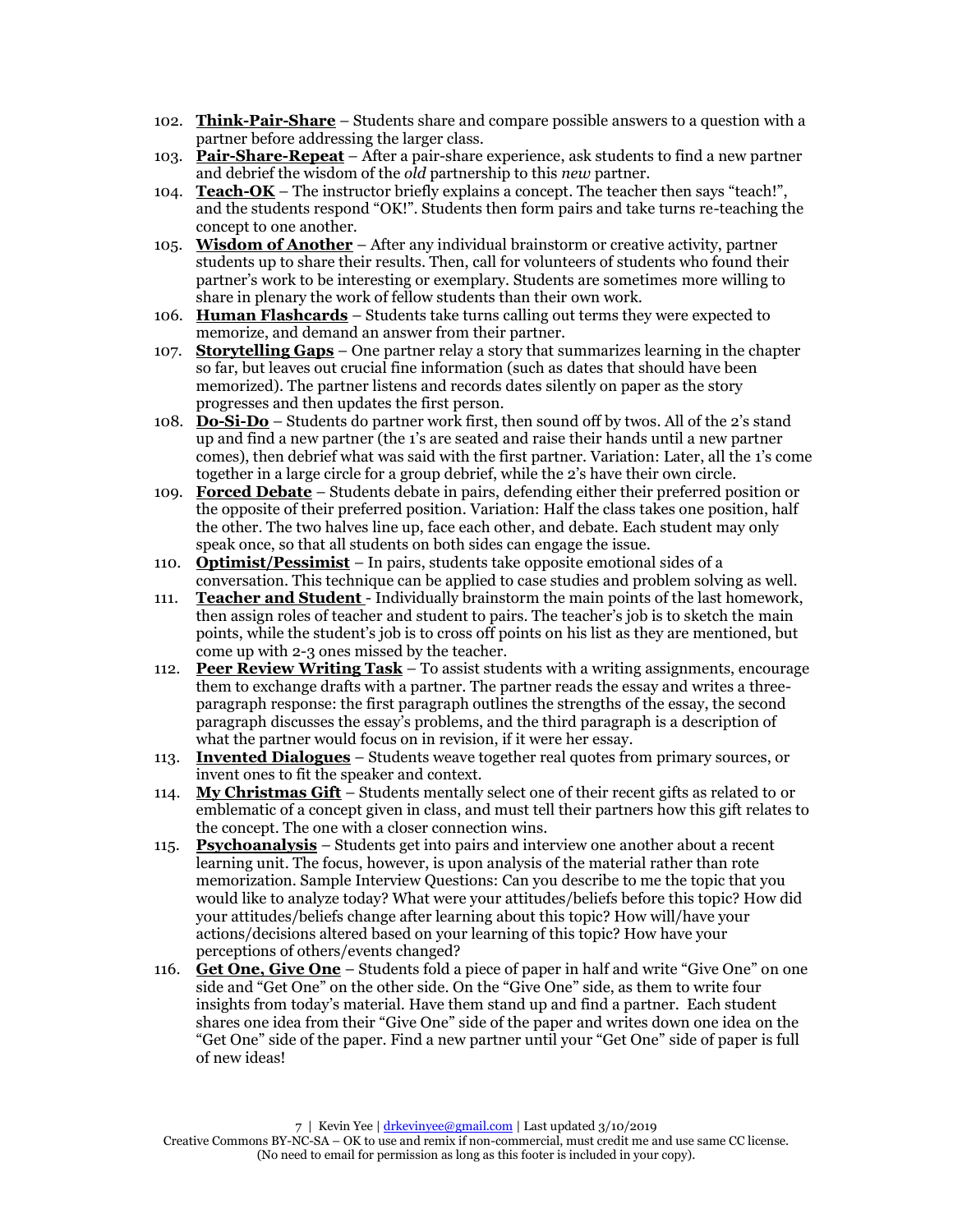#### *Student Action: Groups*

- 117. **Jigsaw (Group Experts)** Give each group a different topic. Re-mix groups with one planted "expert" on each topic, who now has to teach his new group. Also useful to have them teach each other sections of the syllabus on the first day.
- 118. **Single Jigsaw** Divide the class in two. After speed sharing or similar activity, each person finds a partner from the other group to do a lengthy debrief.
- 119. **Carousel Brainstorming** Everyone in the group writes out a problem statement, then passes the paper to the student on the left. This student records one possible answer or idea. At the signal, all papers shift to the left again, until the entire circle has seen each paper and they return to their original owners.
- 120. **World Café** Small groups tackle the same driving question; plenary debrief, then everyone except table hosts find a new table (new groups) for a second discussion question. The host leads discussions and draws ideas between rounds, taking notes for sticky wall posters.
- 121. **Mystery Numbers** Every student in the group gets a unique number (such as 1-5), but the teacher doesn't announce until AFTER the discussion period which person (number) is going to report back to the larger class. This will convince everyone to participate fully.
- 122. **Assembling Strips** Give each group an envelope with cut-out strips that assemble into a timeline, a plan of action, etc. Option: include "too many" so groups have to be selective.
- 123. **Empty Table** Hand each group a blank table with headers in place for rows and columns, but interior cells are blank until the group fills them in (example: column headers could be different authors such as Shakespeare, Goethe, etc, and row headers could be genres such as poems, novels, essays, etc)
- 124. **Group Symbols** Ask students in groups to come up with a summary (or thesis statement) of the reading on a scrap of paper, then add a handwritten symbol or stick figure drawing to identify the scrap. Pass to the right, pausing at each group, until everyone has seen everything. Using the symbols as identification, each group decide which two statements are the best, and record the votes on the board.
- 125. **With a Creative Twist** When assigning group presentations of different topics, each group also gets a 'twist' at random (such as must deliver some lines as limericks, must present part as karaoke song, etc)
- 126. **Gap Exercise**  Students freewrite for five minutes on "what is" versus "what should be" (or some other gap in your field) then debrief in threes. When it's a student's turn, she first summarizes her freewrite and then is silent and listens as the other two ask questions only (give no advice, do not swap stories), then work around the group every couple of minutes.
- 127. **Brain Drain** Divide students into groups of 5 or 6. Hand out an empty grid of six rows and three columns to every student. Provide a prompt or task at the top to brainstorm. Each person brainstorms possible answers in row one. After three minutes, rotate papers clockwise and work on row 2 (but do not repeat any answers from row 1). Continue until sheet is filled in, then debrief to find the best answers.
- 128. **Interactive Lit Review** Give a different snippet of reading to each group in the room and a specific task (such as "map ideas onto this larger set of principles you see on the screen"); capture bullets onto the board, then follow with a Gallery Walk to lead to more debrief.
- 129. **Balloon Pop** Give each group an inflated balloon with the task/problem trapped inside on a piece of paper. At the signal, all groups pop their balloons. Injects fun, noise, and energy to a group assignment.
- 130. **Things You Know** Give an envelope to every student. Inside are cut-up strips of paper with the topics/principles they should know about already. They divide into two piles: things they know well, and things they need help with. Then they debrief with nearby students on things any of them need help with.
- 131. **Board Rotation**  Assign groups of students to each of the boards you have set up in the room (four or more works best), and assign one topic/question per board. After each

8 | Kevin Yee [| drkevinyee@gmail.com](mailto:drkevinyee@gmail.com) | Last updated 3/10/2019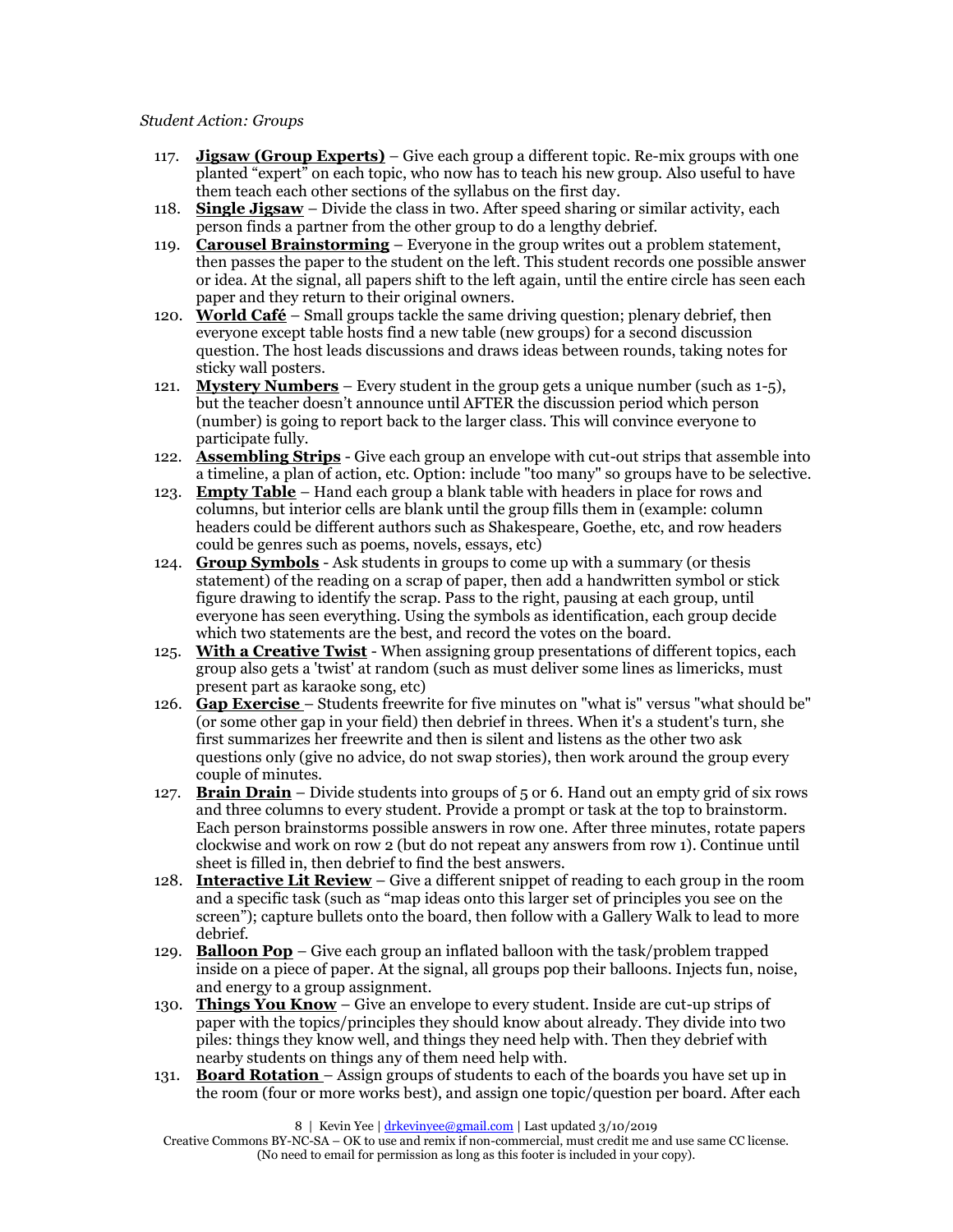group writes an answer, they rotate to the next board and write their answer below the first, and so on around the room. Variations: pass around flipchart paper with the same task, or use the idea of "table topics" where the topic stays at one table while students rotate. Consider using Google Docs for common note-taking at each table.

- 132. **Make it a Story** Encourage students to submit their group projects as a comic or story created online (bubblr, StripCreator, StoryJumper, or Storify)
- 133. **Creating Categories** In groups, students freewrite a position statement about your topic. Then they sort quotes/claims on strips of paper that you handed out, by creating categories as they go. Finally, they add their position statements on (or between) categories. The exercise should point out "families" of assumptions about a topic.
- 134. **Pass the Problem** Divide students into groups. Give the first group a case or a problem and ask them to identify (and write down) the first step in solving the problem or analyzing the case (3 minutes). Pass the problem on to the next group and have them identify the next step. Continue until all groups have contributed.
- 135. **Pick the Winner** Divide the class into groups and have all groups work on the same problem and record an answer/strategy on paper. Then, ask groups to switch with a nearby group, and evaluate *their* answer. After a few minutes, allow each set of groups to merge and ask them to select the better answer from the two choices, which will be presented to the class as a whole.
- 136. **Layered Cake Discussion**  Every table/group works on the same task for a few minutes, then there's a plenary debrief for the whole class, and finally repeat with a new topic to be discussed in the groups.
- 137. **Claymation Videos** Instead of a written paper or essay, the deliverable of a group project can be a video uploaded to YouTube created by the group using modeling clay and a stop-motion video app on their smartphones.
- 138. **Student Learning Communities**  Like faculty learning communities, these communities of practice are meant to invest the participants with ownership and a focus on sharing and joint discovery. Can be structured or unstructured.
- 139. **Lecture Reaction**  Divide the class into four groups after a lecture: questioners (must ask two questions related to the material), example givers (provide applications), divergent thinkers (must disagree with some points of the lecture), and agreers (explain which points they agreed with or found helpful). After discussion, brief the whole class.
- 140. **Movie Application** In groups, students discuss examples of movies that made use of a concept or event discussed in class, trying to identify at least one way the movie-makers got it right, and one way they got it wrong.
- 141. **Student Pictures** Ask students to bring their own pictures from home to illustrate a specific concept to their working groups.
- 142. **Definitions and Applications** In groups, students provide definitions, associations, and applications of concepts discussed in lecture.
- 143. **TV Commercial** In groups, students create a 30-second TV commercial for the subject currently being discussed in class. Variation: ask them to act out their commercials.
- 144. **Blender** Students silently write a definition or brainstorm an idea for several minutes on paper. Then they form into groups, and two of them read their ideas and integrate elements from each. A third student reads his, and again integration occurs with the previous two, until finally everyone in the group has been integrated (or has attempted integration).
- 145. **Human Tableau or Class Modeling** Groups create living scenes (also of inanimate objects) which relate to the classroom concepts or discussions.
- 146. **Build From Restricted Components** Provide limited resources (or a discrete list of ideas that must be used) and either literally or figuratively dump them on the table, asking students in groups to construct a solution using only these things (note: may be familiar from the *Apollo 13* movie). If possible, provide red herrings, and ask students to construct a solution using the minimum amount of items possible.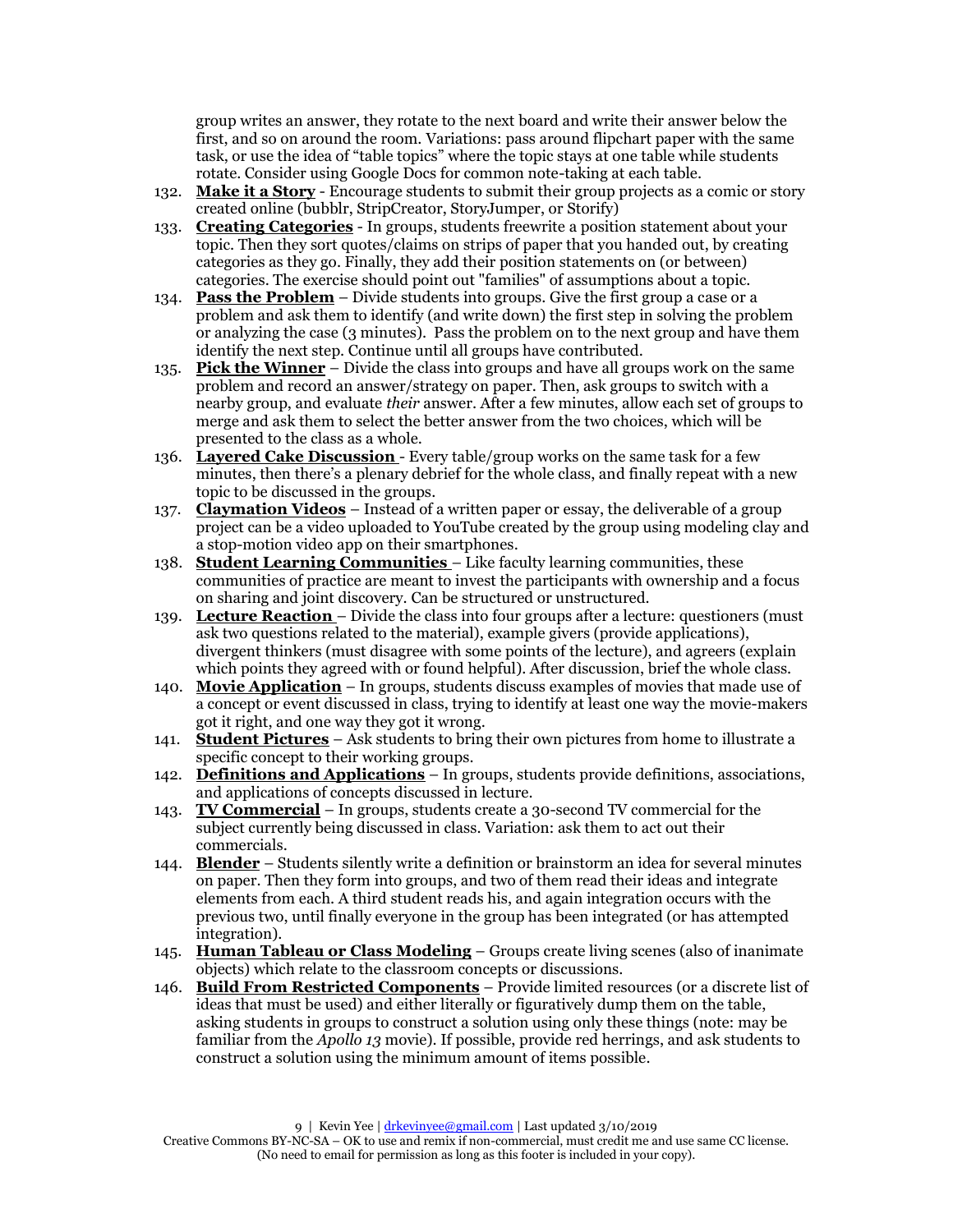- 147. **Ranking Alternatives** Teacher gives a situation, everyone thinks up as many alternative courses of action (or explanations of the situation) as possible. Compile list. In groups, now rank them by preference.
- 148. **Simulation** Place the class into a long-term simulation (like as a business) to enable Problem-Based Learning (PBL).
- 149. **Group Instructional Feedback Technique** Someone other than the teacher polls groups on what works, what doesn't, and how to fix it, then reports them to the teacher.
- 150. **Classroom Assessment Quality Circles** A small group of students forms a "committee" on the quality of teaching and learning, which meets regularly and includes the instructor.
- 151. **Audio and Videotaped Protocols** Taping students while they are solving problems assesses the learner's awareness of his own thinking.
- 152. **Imaginary Show and Tell** Students pretend they have brought an object relevant to current discussion, and "display" it to the class while talking about its properties.
- 153. **Six Degrees of "RNA Transcription Errors"** Like the parlor game "Six Degrees of Kevin Bacon" (in which actors are linked by joint projects), you provide groups with a conceptual start point and challenge them to leap to a given concept in six moves or fewer. One student judge in each group determines if each leap is fair and records the nature of the leaps for reporting back to the class.
- 154. **Sticky Note Discussions** Divide students into cooperative groups and have them read individually. Ask them to use sticky notes to mark places that they want to talk about in the text. Then direct them to reread as a group and discuss the parts they have marked.
- 155. **Pinwheel Discussions** Students are divided into groups. All but one of the groups are assigned to specific topics or positions, while the fourth group is designated as the "provocateur" group. Each group chooses a speaker, and speakers sit facing each other with their other group members seated fanned out behind them (the overhead view of this configuration looks like a pinwheel). The speakers discuss their assigned positions (or provoke further discussion, if in the "provocateur" group), and every few minutes, new speakers rotate in and continue the discussion.
- 156. **Snowball Discussions** Students form pairs and respond to a discussion question posed by the instructor. After a few moments, pairs join together to form groups of 4 and share their ideas. Groups of 4 then join to create groups of 8, and so forth until the entire class is engaged in discussion.

*Second Chance Testing* (Note: term grading schemes should be adjusted to avoid undue grade inflation)

- 157. **Déjà vu** Let students know the next class period they will be given the IDENTICAL test they just took, and create time for them to discuss in groups what they answered and why. The second test will also be taken by individuals.
- 158. **Fake First Grade** Give all students 100% on first grade to bolster confidence and appreciation, but also provide what their REAL score would have been, as well as details about how to improve.
- 159. **80/20 Rule** Students know to expect a second test right after the first one, with 80% of the questions identical, but 20% of the questions different from the first test.
- 160. **Up to Half** Students have an option to re-take the test, but can only earn extra points that equal 50% of the points missed on the first test (ie, students accrue half-credit on each question answered correctly, if that question was previously missed).
- 161. **Group Test / Group Grade** Allow students to take an exam as a team, speaking out loud to each other during the exam (but not so loud that other groups can hear them), and they all share the same grade.
- 162. **Group Test / Individual Grade** Allow students to view and discuss the test as a team, but each student fills out an individual test sheet and thus results are not necessarily the same across the entire group

Creative Commons BY-NC-SA – OK to use and remix if non-commercial, must credit me and use same CC license. (No need to email for permission as long as this footer is included in your copy).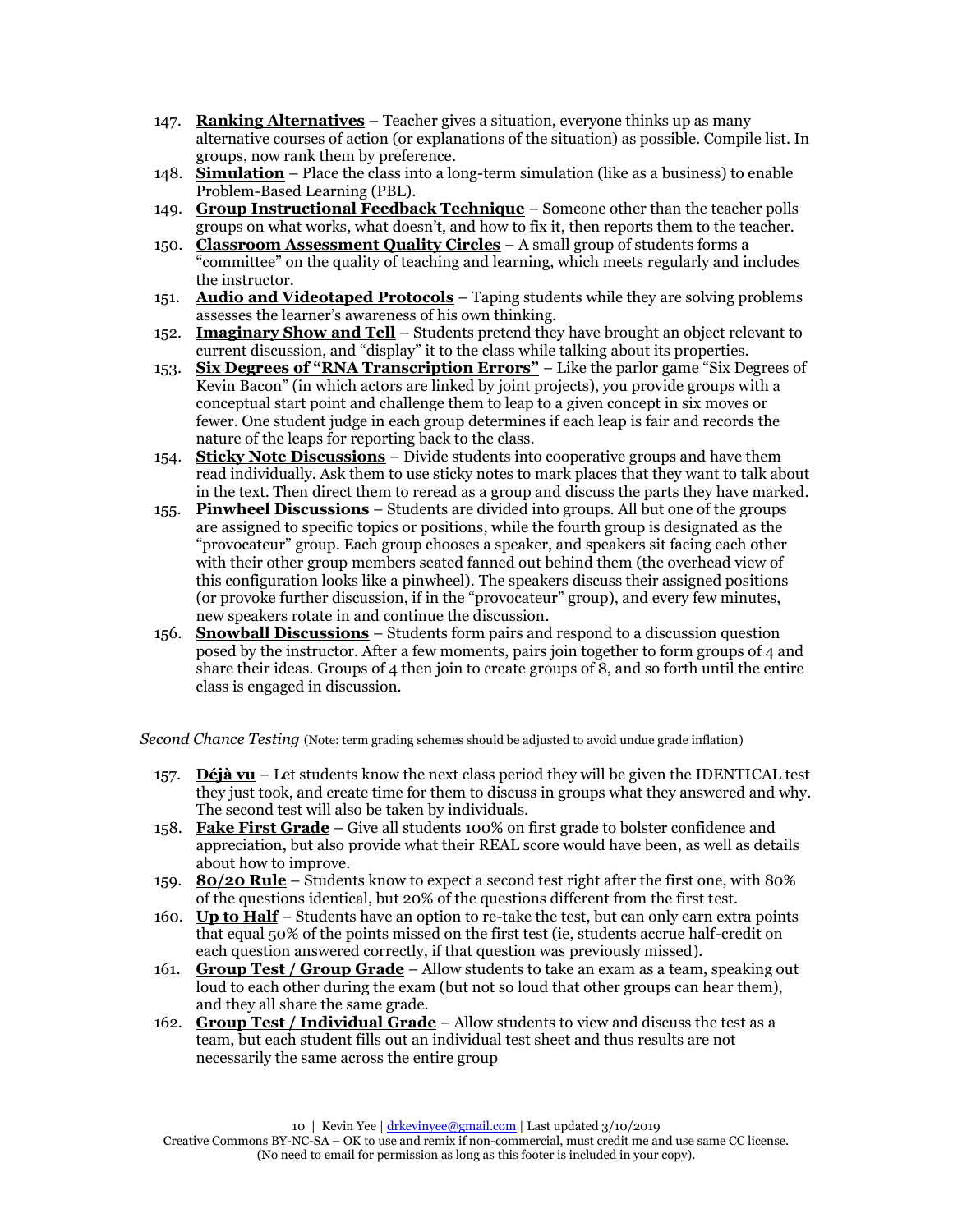- 163. **Group Second-Test** Students take the test individually at first. Then, they take the same test a second time, this time in a group, defending their answers. The individual results should count for more points than the group effort.
- 164. **Draw Your Partner** All students draw a number, then find a partner with the same number, and pair up to exchange information in the final few minutes of a test.

*Authorized "Cheating" on In-Class Quizzes* (Note: this stresses practice over summative assessment; term grading schemes should be adjusted to avoid undue grade inflation)

- 165. **Free Time with Notes** Near the end of the quizzing period, give the students a specific time frame (e.g., 30 seconds) to glance silently at their own notes—this encourages effective note-taking for the future.
- 166. **Thy Neighbor's Notes** Students silently trade notes with a partner and can only use THOSE notes to cheat from (in the final seconds of allowable time).
- 167. **Thy Neighbor's Brain** Students are given some precious seconds to talk to each other, usually done WITHOUT allowing them to access notes. Variation: force the conversations to be in whispers only.
- 168. **No Talking**! Students are given a specific time frame to literally compare answers with neighbors. The catch is, the entire experience must be 100% silent—no talking or noises. Gestures and light touching to gain attention are allowed.

#### *Testing Strategies*

- 169. **Bark/Bite Grading** Collect multiple assessments (such as multiple at-home essay questions at a test) but tell students they will only be graded on ONE of them blindly  $$ this will maximize their preparation but minimize the grading workload.
- 170. **Redacted Test** A few days before the chapter test, deliver to students the ACTUAL test questions to be used, only with key information blacked out (example: "The *BLANK* law of thermodynamics states that *BLANK*"). Do not include the multiple choice answers at this stage, which forces students to generate their own effectively tuned study guides.
- 171. **Test Variants** Testing in large lecture classes with cramped seating can lead to cheating. Creating two versions of the test, and forcing students to alternate while seated in the row, can reduce cheating. Rather than completely different questions, it may be more fair simply to scramble the order in which the (same) questions are delivered across variants.
- 172. **Bluffed Test Variants** Simply handing out the paper test photocopied onto two different colors, even if using the same questions and the same order, can reduce student cheating.

## *YouTube*

- 173. **Video Demonstrations** Using a webcam, record a demonstration relevant to your topic and post it to YouTube.
- 174. **Student Videos**  Student projects, presentations, or speeches can take the form of video instead of PowerPoint, and uploaded for the class to see.
- 175. **Closed Eyes Method**  To prevent students at home from "reading" presentations (such as poem recitations) that were supposed to be memorized for YouTube upload, require them to give the performance with their eyes closed.
- 176. **Interactive Video Quizzes**  Using annotations (text boxes) and making them hyperlinks to other uploaded videos, instructors can construct an on-screen "multiple choice" test leading to differentiated video reactions, depending on how the student answers. Requires filming multiple videos and some editing work.
- 177. **Movie Clips**  Show brief segments of popular movies to illustrate a point, start a conversation, have students hunt for what the movie gets wrong, etc.

11 | Kevin Yee [| drkevinyee@gmail.com](mailto:drkevinyee@gmail.com) | Last updated 3/10/2019

Creative Commons BY-NC-SA – OK to use and remix if non-commercial, must credit me and use same CC license. (No need to email for permission as long as this footer is included in your copy).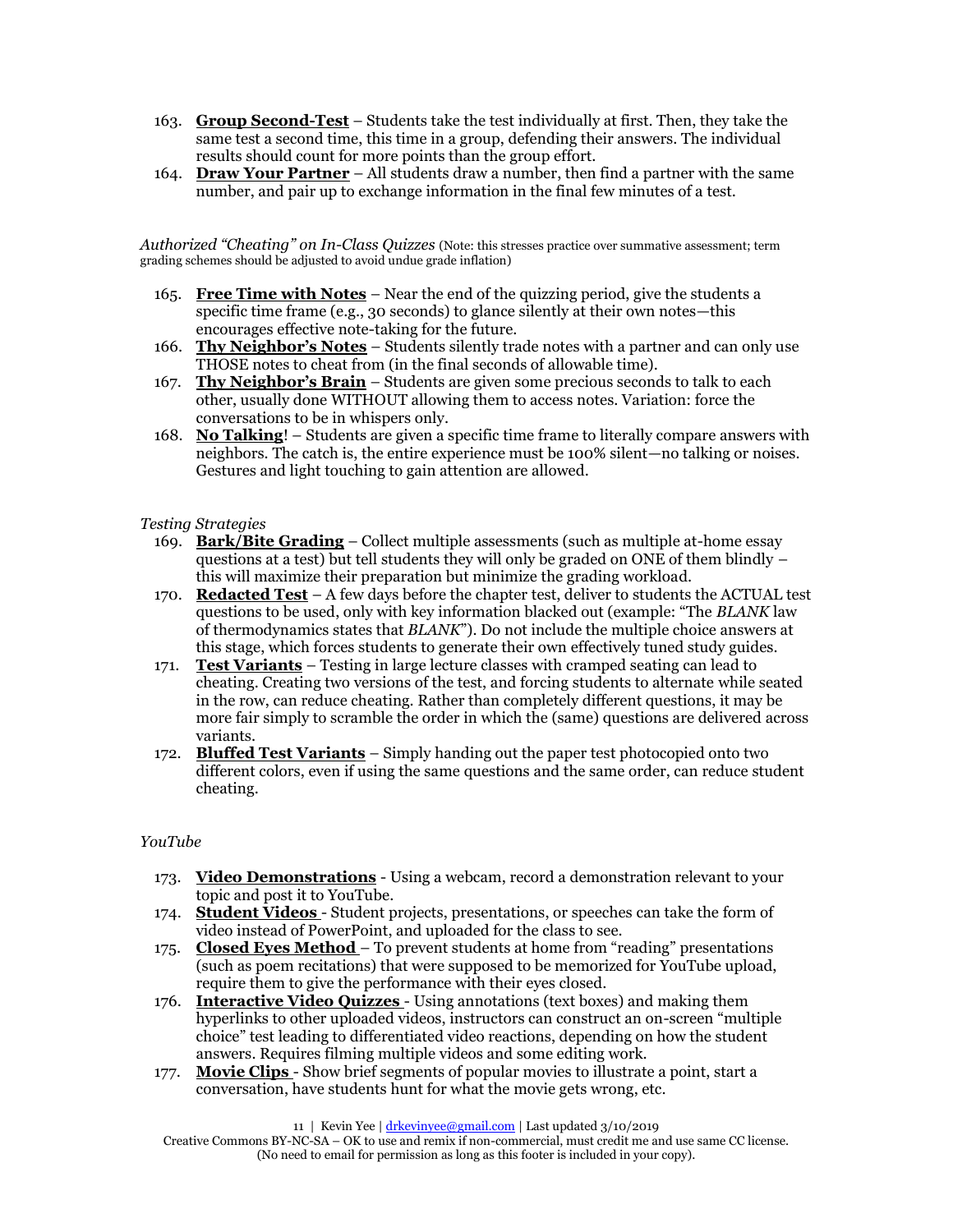- 178. **Embed Into PowerPoint**  YouTube videos can be embedded into PPT as long as there is an active Internet connection; save the PPT after recording audio as filetype "Windows Media Video" and upload to YouTube.
- 179. **Shared Account**  Instructor creates a generic YouTube username/account and gives the password to everyone in the class, so student uploads all go to the same place.

#### *Twitter*

- 180. **Report from the Field** Students use smart phones to record their observations while witnessing an event/location related to the course of study, capturing more honest and spontaneous reactions
- 181. **Twitter Clicker Alternative**  In large classes, a hashtag can amalgamate all posts by your students in one place, giving them a free-response place to provide feedback or guess at a right answer. Also useful for brainstorming.
- 182. **Backchannel Conversations in Large Classes**  unlike a whispered conversation, a Twitter conversation (searchable by agreed-upon hashtag) becomes a group discussion. Students may also help out other students who missed a brief detail during the lecture.
- 183. **Follow an Expert**  Luminaries in many disciplines, as well as companies and governmental agencies, often publish a Twitter feed. Reading such updates provides a way to stay current.
- 184. **Tweeted Announcements** Instead of Blackboard, use Twitter to send out announcements like cancelled classes.
- 185. **Twitter Pictures and URLs**  Twitpic and other services allows for photo upload to twitter; bit.ly and other "link shorteners" allow for pasting long URLs as short ones.
- 186. **Student Summaries** Make one student the "leader" for tweets; she posts the top five important concepts from each session to twitter (one at a time); other students follow her feed and RT for discussion/disagreements
- 187. **Historical Tweets** Students roleplay as historical figures (Lincoln, Napoleon) or fictional characters (Hamlet, Three Little Pigs) and tweet as if in specific contexts.
- 188. **Quick Contact** Since sharing cell phone numbers is risky, instructors may wish to let students follow them on Twitter and send Direct Messages that way.
- 189. **Community-Building** A Twitter group for your specific class creates inclusiveness and belonging.
- 190. **Twitter Projects** Tweetworks and other apps can enable student groups to communicate with each other more easily.
- 191. **Brainstorm** Small Twitter assignments can yield unexpected brainstorming by students, since it's happening "away" from the LMS.
- 192. **Twitter Poll** PollDaddy and other apps enable Twitter to gather interest, information, attitudes, and guesses.
- 193. **Post Links** News stories and other websites can be linked via Twitter (services such as bit.ly will shorten URLs).

## *Mobile and Tablet Devices*

194. **Compose a Musical Theme** – Using free apps (like Synth), students create their version of a "theme song" for an academic concept (recidivism, electron shells, etc) and also justify WHY the composition includes the emotion or action it does.

*Clickers, Student Responses, and Alternatives*

12 | Kevin Yee [| drkevinyee@gmail.com](mailto:drkevinyee@gmail.com) | Last updated 3/10/2019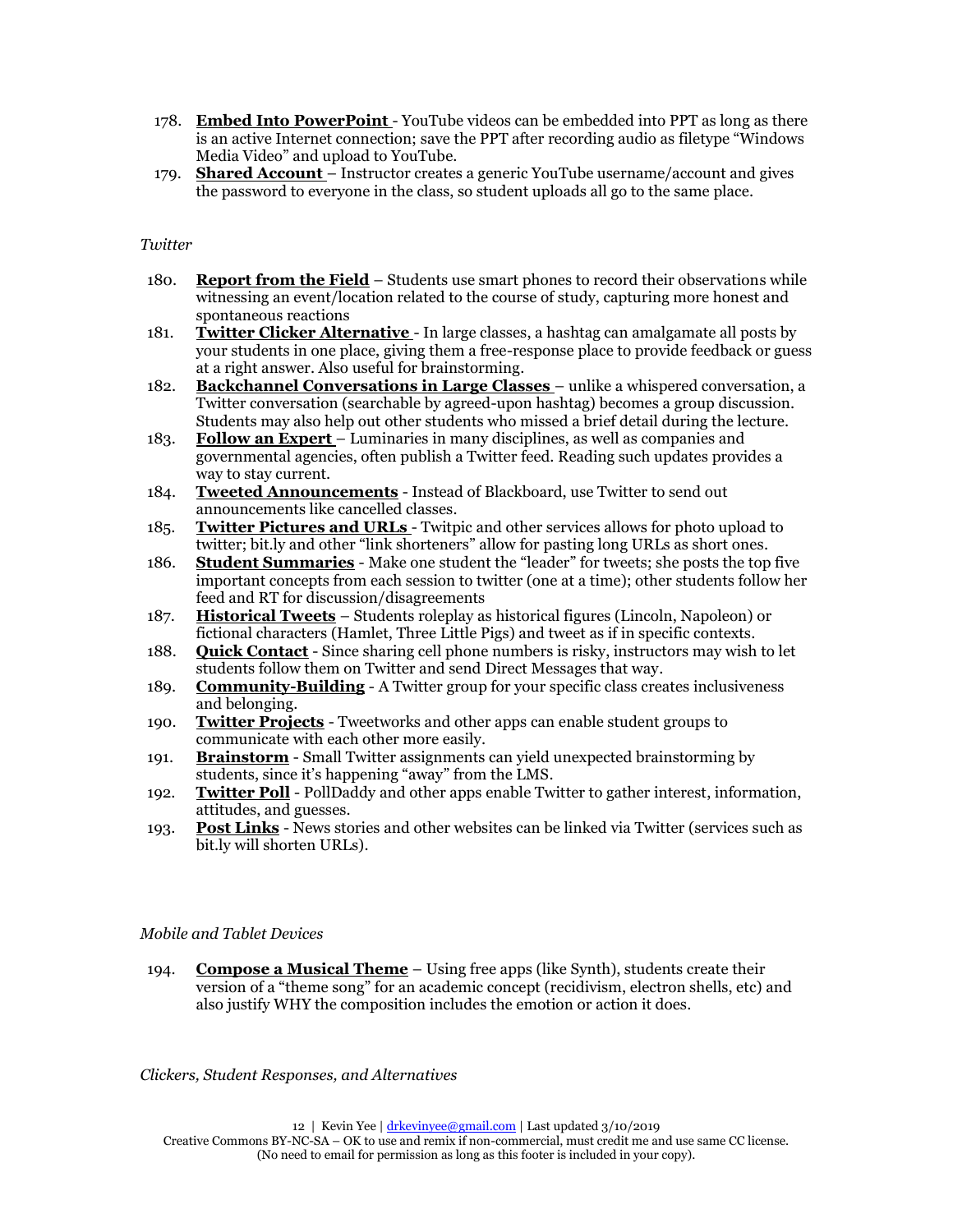- 195. **Handheld Clicker** External vendors provide hardware (receivers) to faculty for free, and students buy a handheld device (usually \$20) and maybe also online access by semester. Vendors include iClicker, CPS, and Turningpoint
- 196. **Cloud-Based Clicker Alternatives**  External vendors that use a website to track student input data using their own devices (laptop, smartphone, etc) and the campus wifi. Vendors charge students per semester (usually \$20); there is no hardware for faculty members. Examples include LearningAnalytics, Top Hat Monocle, and Via Response.
- 197. **PollEverywhere** Cloud-based clicker alternative that uses cell phone texting (SMS) for student responses. Business model calls for faculty-centered payment by user, but the free option suffices for anonymous polling of up to 35 students.
- 198. **Sli.do** Like PollEverywhere, Sli.do is a website that allows for free polls; in this case, up to 1,000 participants (but the free version is limited to three questions).
- 199. **Hand Held Response Cards**  Distribute (or ask students to create) standardized cards that can be held aloft as visual responses to instructor questions. Example: handwrite a giant letter on each card to use in multiple choice questions.
- 200. **Plickers** free handheld response cards for download [\(https://www.plickers.com/\)](https://www.plickers.com/) that get scanned by teacher's smartphone, even at a distance, to "collect" results.
- 201. **Color Boards**  Students are issued (or create their own) a set of four paper-sized cards. These can be used to vote on questions raised in class by lifting the appropriate board into the air. Optionally, the back of each card should be white so students do not see what others have answered.
- 202. **Fingers on Chest**  Students vote on multiple choice questions by showing a finger count (1 through 4). Rather than raise them into the air, they hold their fingers across their chests so other students don't see what the majority is voting.
- 203. **Assertion Agreement**  Pose an assertion at the start of class that students vote on agreement; then revisit the same question after the class lecture/discussion has explored the concept more deeply.

# *Creating Groups*

- 204. **Quick Division** Divide your class into two roughly equal segments for simultaneous, parallel tasks by invoking their date of birth: "if your birthday falls on an odd-numbered day, do task X…if your birthday is even, do task Y." Other variations include males and females, months of birth, odd or even inches in their height  $(5'10'' \text{ vs } 5'11'')$ .
- 205. **Question and Answer Cards**  Make index cards for every student in the class; half with questions about class content; half with the right answers. Shuffle the cards and have students find their appropriate partner by comparing questions and answers on their own cards.
- 206. **Telescoping Images** When you need the class to form new groups, craft sets of index cards that will be grouped together by theme, and randomly pass them out for students to seek the other members of their new groups. Example: one set of four index cards has pictures of Europe on a map, then France, then the Eiffel Tower, then a person wearing a beret (thematically, the images "telescope" from far away to close up, and the students must find others in their particular set of telescoping images).
- 207. **Speed Sharing** Students write definitions, concepts, quiz questions, etc. on index cards and form two concentric circles, facing each other. For thirty seconds (or 60), they share their knowledge with the person opposite them. Then, the outer circle "rotates" so that everyone has a new partner, and the sharing is repeated. This can be done until each student has completed the circuit.
- 208. **Trio Rotation**  Group students into threes, and arrange the groups into a large circle. Each team of three works on a problem. Then, each team assigns a 1, 2, and 3 number to each person. The 1's stay put, but the 2's rotate clockwise and the 3's rotate counterclockwise. Newly formed teams then work on a new problem.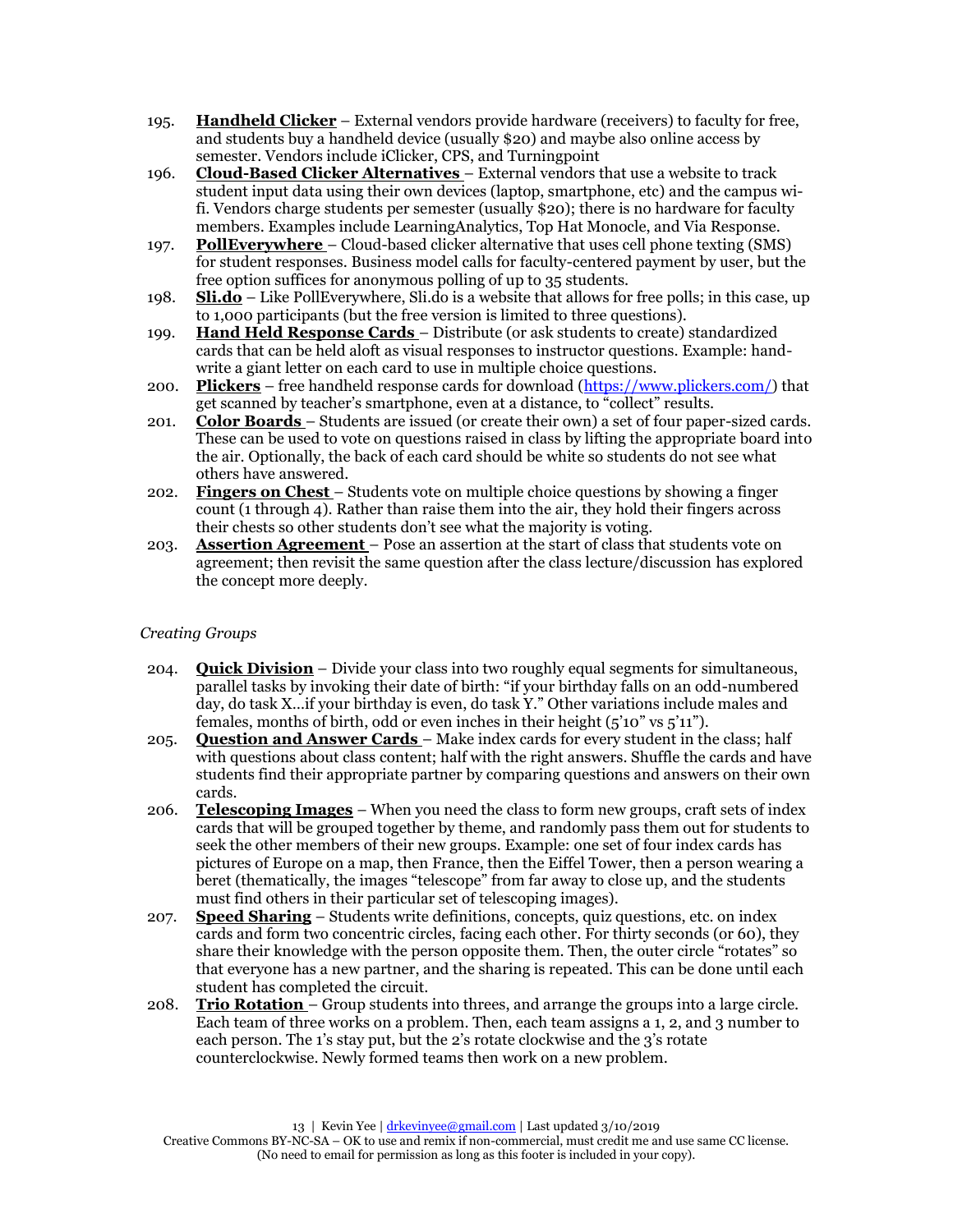- 209. **Go to Your Post**  Tape a sign onto opposite sides of the walls with different preferences (different authors, skills, a specific kind of problem to solve, different values) and let students self-select their working group
- 210. **Four Corners** Put up a different topic in each corner of the room and ask students to pick one, write their ideas about it down, then head to "their" corner and discuss opinions with others who also chose this topic.
- 211. **Deck of Cards** Use playing cards to form groups by suit (clubs, hearts, etc), by card (kinds, jacks), or by number. You can pre-assign roles by card.
- 212. **Everyone Point**! On a count of three, everyone point to someone in the group. Winner gets to decide who does the debrief to the plenary class.

## *Icebreakers*

- 213. **Building a Company** In groups, students catalog their various strengths, talents, and skills onto a single sheet. Then, they invent a company/business that makes use of at least one item from everyone in the group. Share with the larger group.
- 214. **Something in Common** Place students in pairs and tell them to share with each other until they figure out something they both have in common (even though it's just a bluff); then ask each partnership to share the common item with the room at large.
- 215. **Describe in Three Words** Ask students to learn about their partner, then use only three words in the plenary debrief to describe that person.
- 216. **Introduce Your Partner's Non-Obvious Trait** Students partner up and are tasked with learning one thing about the other person that is not obvious by looking at them. Then, they introduce their partner to the larger class. Instructors can use this time to record a crude seating chart of the students and begin to learn their names.
- 217. **Scrapbook Selection**  Put students in groups and give each group a big pile of printed photos (best if laminated – maybe different shapes/sizes?) Ask them to choose one as a group that epitomizes their reaction/definition of the topic being discussed, and explain why.
- 218. **Brush with Fame** Students relate their closest encounter with someone famous, even if it has to be a story about something that happened to a friend or relative.
- 219. **Name Game** Students form circles in groups of 8-10 and one at a time state their name with an alliterative action: "I'm Jumping James!" Optimally, they should perform the action as well. They proceed around the circle, stating names and performing the actions, adding names one at a time, until the last person in the circle will have to say everyone's name and perform all the actions.
- 220. **Human Bingo** Students become acquainted at the start of a semester by performing a scavenger hunt you design as a handout: "find someone who dislikes carrots, someone who owns a German car, someone who has read a book about submarines, etc."
- 221. **Line Dance** Students line up according to their level of agreement on a controversial subject: strong agreement on one side, strong disagreement on the other.
- 222. **Two Truths and a Lie** Go around the room and ask each student to relate two true statements and one falsehood about themselves, without giving away which is false.
- 223. **Name Tag Trio**  Color code name tags and ask people to form groups of three made up of people with nametags of the same color, then introduce themselves.
- 224. **Sketch Intro**  Ask participants to draw a picture, using no letters, that captures a key facet of their experience, philosophy, or personality.
- 225. **Speed Skating**  Like the Olympic sport that moves in a circle rapidly, line up students in a circle and step forward one at a time to say a quick personal statement (I am Belgian, I am allergic to peanuts, I love classical music) and then step back into position.
- 226. **Word Association Cloud**  Collect secret-ballot responses to a word association prompt related to your topic, and paste them into a word-cloud generator to create an image that shows which words were used the most.
- 227. **Answer Any Three**  Write 5 questions on the board and ask students to stand (or pair off) and answer any 3 of the 5 questions posed. Some sample questions might include: "I

14 | Kevin Yee [| drkevinyee@gmail.com](mailto:drkevinyee@gmail.com) | Last updated 3/10/2019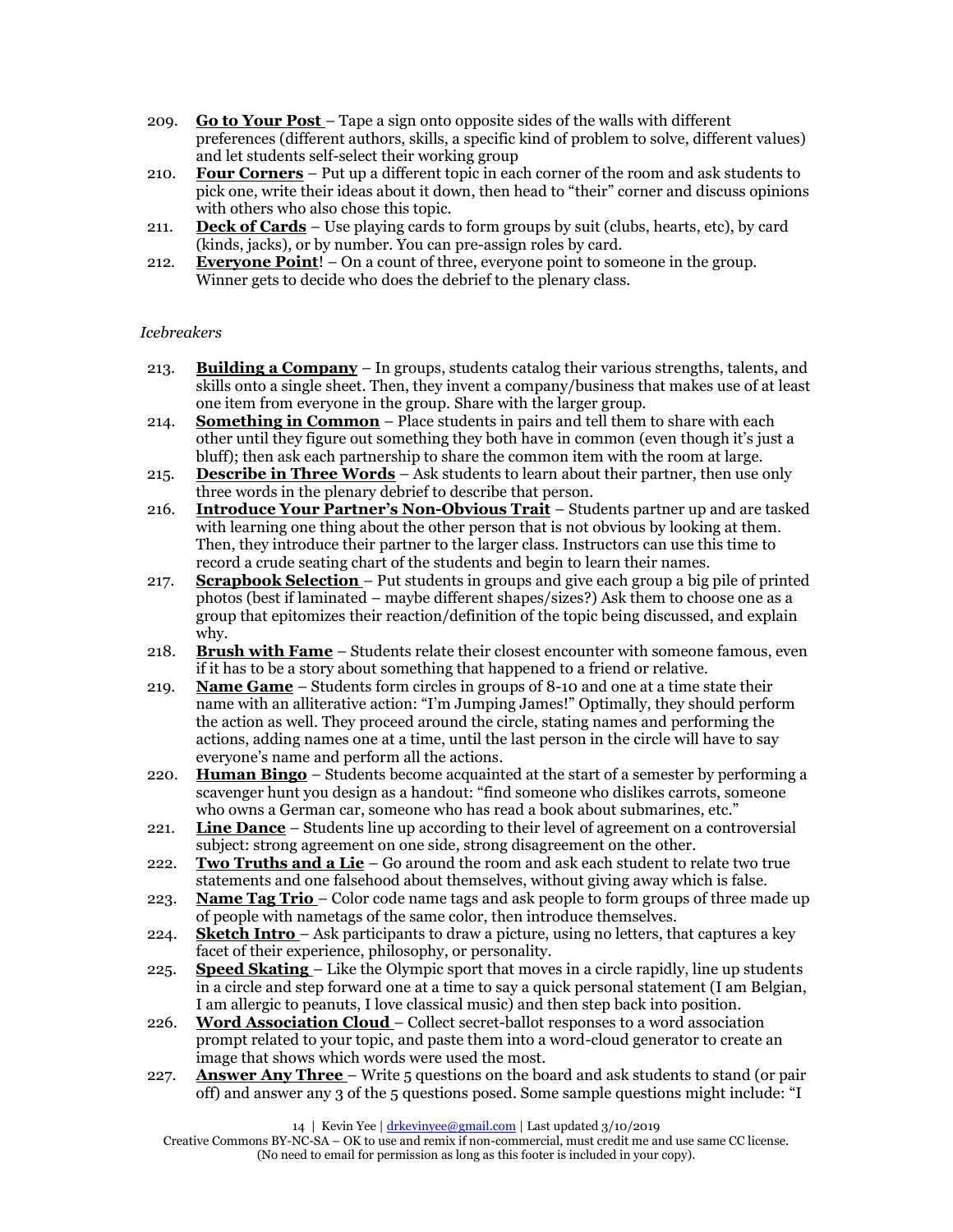have always wanted to……, The person I most admire is…, The two most important job responsibilities I have are  $\qquad \qquad$  and  $\qquad \qquad \ldots$ , I'm a sucker for  $\ldots$ , One reason why I entered my field is…, Something few people know about me is..." Content-related questions may also be used to review material being presented.

- 228. **Family Name Game** To help students (and you!) get to know students' names, ask them to share some history about their name including: 1) who named them, 2) how was the decision for their name made, 3) are they a namesake and do they know that person, 4) do they like their name, 5) have they ever gone by a different name, 6) do they have a nickname, etc.
- 229. **What's in a Name?** Pair students up and allow them to interview one another about their first and middle names, noting any cultural uniqueness. Then have each student in the dyad introduce their partner to the rest of the class sharing what they learned about their partner's name(s).
- 230. **Line Up** Ask students to arrange themselves in a line according to measure of some characteristic (i.e., height, age, birthdate, level of athleticism, etc.). To add a twist, ask students to complete this task without talking.
- 231. **Wheel in a Wheel** Ask half of the class form a circle facing outward. Then have the other half of the class form a circle around those students, facing inward, so that they are facing one of the students in the inner circle. The inner circle remains seated throughout the exercise, while the outer circle rotates to the right, one person at a time. With each new pairing you provide a discussion topic/question that will help the students get to know one another. Make sure both partners have time to share. Some example topics include: What do you consider to be one of your greatest accomplishments in life? What person has most affected your life in a positive way? What are the best aspects of your personality and why?
- 232. **Scavenger Hunt** Ask students to circulate around the room and locate classmates who fit in certain categories (i.e., only children, lived abroad, bi- or multi-lingual, same major, etc. You can also include statements that revolve around class content.
- 233. **Course Expectation Exercise** Write the name of your course on the blackboard. Ask students to individually write down three expectations they have for you or for the course. Then put students into small groups and tell them they must reach consensus regarding their group's top 3-5 expectations. Then allow groups to report back to the whole class.

*Games (Useful for Review)*

- 234. **Crossword Puzzle**  Create a crossword puzzle as a handout for students to review terms, definitions, or concepts before a test. Some online websites will automate the puzzle creation.
- 235. **Jeopardy**  Play jeopardy like the TV show with your students. Requires a fair amount of preparation (see quizboxes.com for a simpler way). Can be used also for icebreakers (such as finding out what participants already know about your subject, your university, etc).
- 236. **Bingo** Fill out various answers onto bingo cards (each with different words and ordering), then have students cross off each as the definition is read verbally. The first with a whole row or column wins.
- 237. **Pictionary** For important concepts and especially terms, have students play pictionary: one draws images only, the rest must guess the term.
- 238. **Super-Password** Also for concepts and terms; one student tries to get his partner to say the key term by circumlocution, and cannot say any of the "forbidden words" on a card prepared ahead of time.
- 239. **Guess the Password**  The instructor reveals a list of words (esp. nouns) one at a time and at each point, ask students to guess what key term they are related to. The hints become increasingly specific to make the answer more clear.

Creative Commons BY-NC-SA – OK to use and remix if non-commercial, must credit me and use same CC license. (No need to email for permission as long as this footer is included in your copy).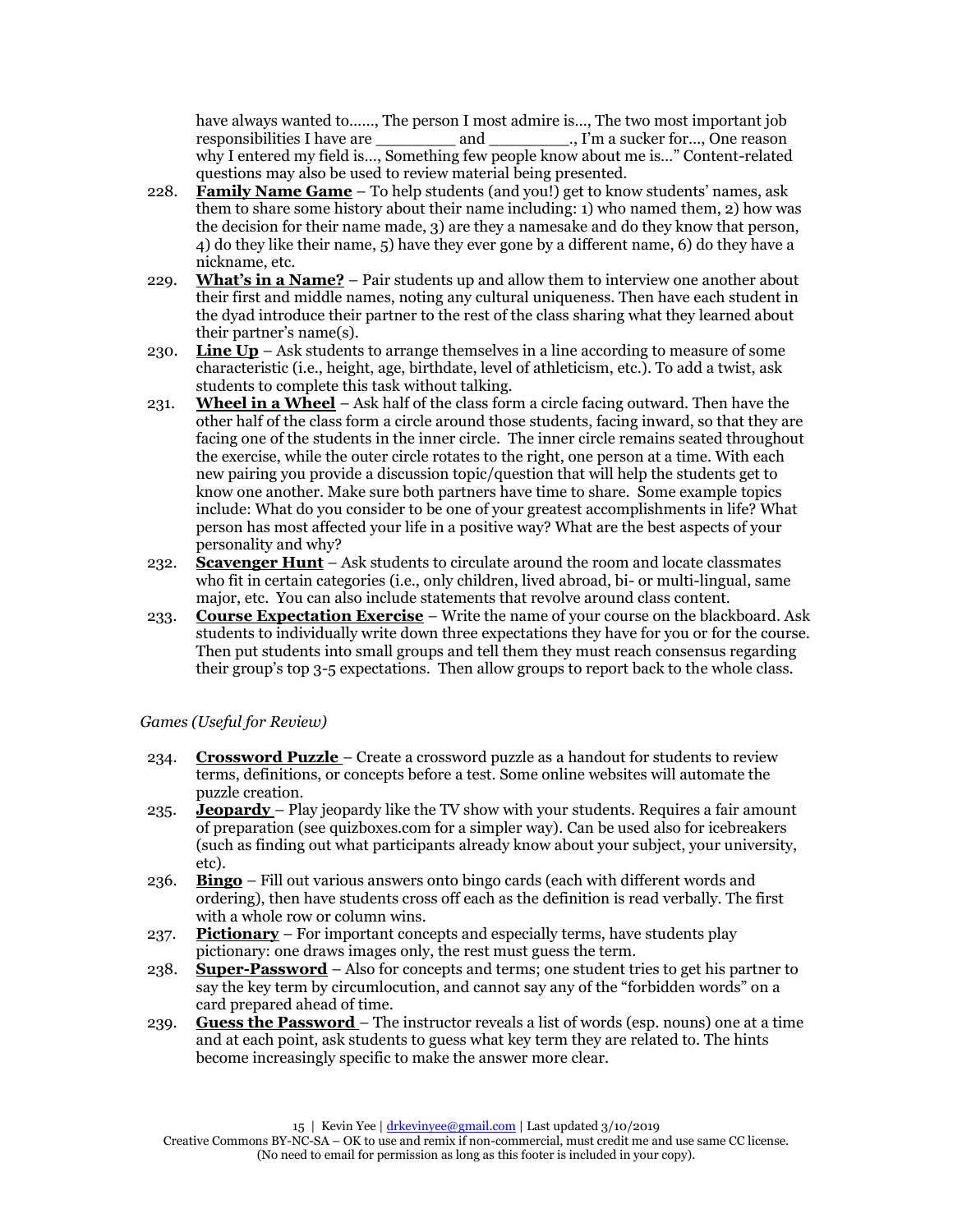- 240. **Twenty Questions**  Assign a person, theory, concept, event, etc to individual students and have the partner ask yes/no questions to guess what the concept is. Also works on a plenary level, with one student fielding the questions from the whole class.
- 241. **Hollywood Squares**  Choose students to sit as "celebrities" at the front of the class. Variation: allow the celebrities to use books and notes in deciding how to help the contestants.
- 242. **Scrabble**  Use the chapter (or course) title as the pool of letters from which to make words (e.g., mitochondrialdna) and allow teams to brainstorm as many words as possible from that list, but all words must be relevant to this test. Variation: actually play scrabble on boards afterward.
- 243. **Who am I**? Tape a term or name on the back of each student, out of view. Each student then wanders about the room, posing yes/no questions to the other students in an effort to guess the term on his own back.
- 244. **Ticket out the Door** At the end of class, ask students to summarize the lecture today, or provide one new personal significant learning outcome (in 3-5 sentences), and give their response to the professor for their ticket out of the door.

# *Interaction Through Homework*

- 245. **Find the Company** Students search the Internet for a corporation that makes use of concepts/ideas from class, and must defend their choice in the next class session.
- 246. **Diagnostic Learning Logs** Students track main points in lecture and a second list of unclear points. They then reflect on and analyze the information and diagnose their weaknesses.
- 247. **Process Analysis** Students track the steps they take to finish an assignment and comment on their approaches to it.
- 248. **Productive Study-Time Logs** Short records students keep on how long they study for a class; comparison allows those with lesser commitment to see the disparity.
- 249. **Double-Entry Journals** Students note first the important ideas from reading, and then respond personally.
- 250. **Paper or Project Prospectus** Write a structured plan for a term paper or large project.
- 251. **Annotated Portfolios** Student turns in creative work, with student's explanation of the work in relation to the course content and goals.

## *Student Questions*

- 252. **Student Questions (Index Cards)**  At the start of the semester, pass out index cards and ask each student to write a question about the class and your expectations. The cards rotate through the room, with each student adding a check-mark if they agree this question is important for them. The teacher learns what the class is most anxious about.
- 253. **Student Questions (Group-Decided)** Stop class, group students into fours, ask them to take five minutes to decide on the one question they think is crucial for you to answer right now.
- 254. **Questions as Homework** Students write questions before class on 3x5 cards: "What I really wanted to know about mitochondrial DNA but was afraid to ask...'
- 255. **Student-Generated Test Questions** Students create likely exam questions and model the answers. Variation: same activity, but with students in teams, taking each others' quizzes.
- 256. **Minute Paper Shuffle**  Ask students to write a relevant question about the material, using no more than a minute, and collect them all. Shuffle and re-distribute, asking each student to answer his new question. Can be continued a second or third round with the same questions.

<sup>16 |</sup> Kevin Yee [| drkevinyee@gmail.com](mailto:drkevinyee@gmail.com) | Last updated 3/10/2019

Creative Commons BY-NC-SA – OK to use and remix if non-commercial, must credit me and use same CC license. (No need to email for permission as long as this footer is included in your copy).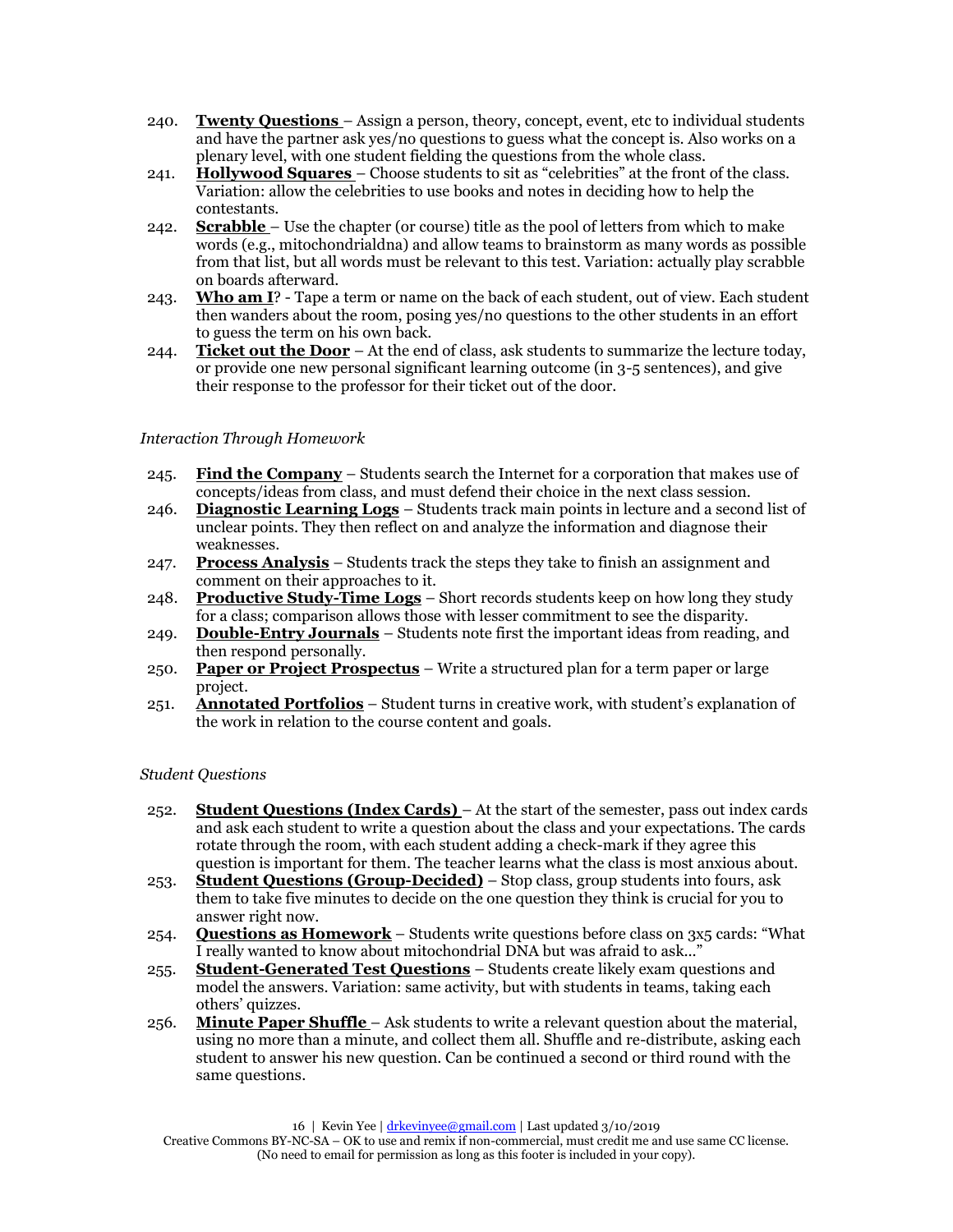## *Role-Play*

- 257. **Role-Playing** Assign roles for a concept, students research their parts at home, and they act it out in class. Observers critique and ask questions. Can be done with one student or multiple students participating in the role-play.
- 258. **Role Reversal**  Teacher role-plays as the student, asking questions about the content. The students are collectively the teacher, and must answer the questions. Works well as test review/prep.
- 259. **Jury Trial**. Divide the class into various roles (including witnesses, jury, judge, lawyers, defendant, prosecution, audience) to deliberate on a controversial subject.
- 260. **Press Conference** Ask students to role-play as investigative reporters asking questions of you, the expert on the topic. They should seek a point of contradiction or inadequate evidence, hounding you in the process with follow-up questions to all your replies. Variation: can be done as group activity, with students first brainstorming questions to ask.
- 261. **Press Conference (Guest Speaker)**  Invite a guest speaker and run the class like a press conference, with a few prepared remarks and then fielding questions from the audience.
- 262. **Analytic Memo** Write a one-page analysis of an issue, roleplaying as an employer or client.

#### *Student Presentations*

- 263. **Fishbowl** A student unpacks her ideas and thoughts on a topic in front of others, who take notes and then write a response. Avoid asking questions. Variation: Two students have a discussion in front of the class, while others take notes and write a response.
- 264. **Forced Rhyming** As students provide individual elements of a group presentation, they can be asked to take on artificial limitations to engage their creativity. One member must rhyme each line in couplets, for instance, or another must speak only in nouns.
- 265. **Impromptu Speeches** Students generate keywords, drop them into a hat, and selfchoose presenters to speak for 30 seconds on each topic.
- 266. **Anonymous Peer Feedback** For student presentations or group projects, encourage frank feedback from the observing students by asking them to rip up a page into quarters and dedicating comments to each presenter. Multiple variations are possible in "forcing" particular types of comments (i.e., require two compliments and two instances of constructive feedback). Then, ask students to create a pile of comments for Student X, another pile for Student Y, and so on.
- 267. **PowerPoint Presentations** For those teaching in computer-mediated environments, put students into groups of three or four students. Students focus their attention on a chapter or article and present this material to the class using PowerPoint. Have groups conference with you beforehand to outline their presentation strategy and ensure coverage of the material.
- 268. **Shower Boards** Purchase a slab of shower board from a home improvement store for under \$20 and have them cut it into four parts. Use these four boards as whiteboards in student groups; they bring the boards to the front to offer their presentations.

## *Brainstorming*

269. **Group Concept Mapping** – Start with large posterboards on tables around the room, each with only a central node on it. Participants move around the room, adding subnodes to each poster until they are full.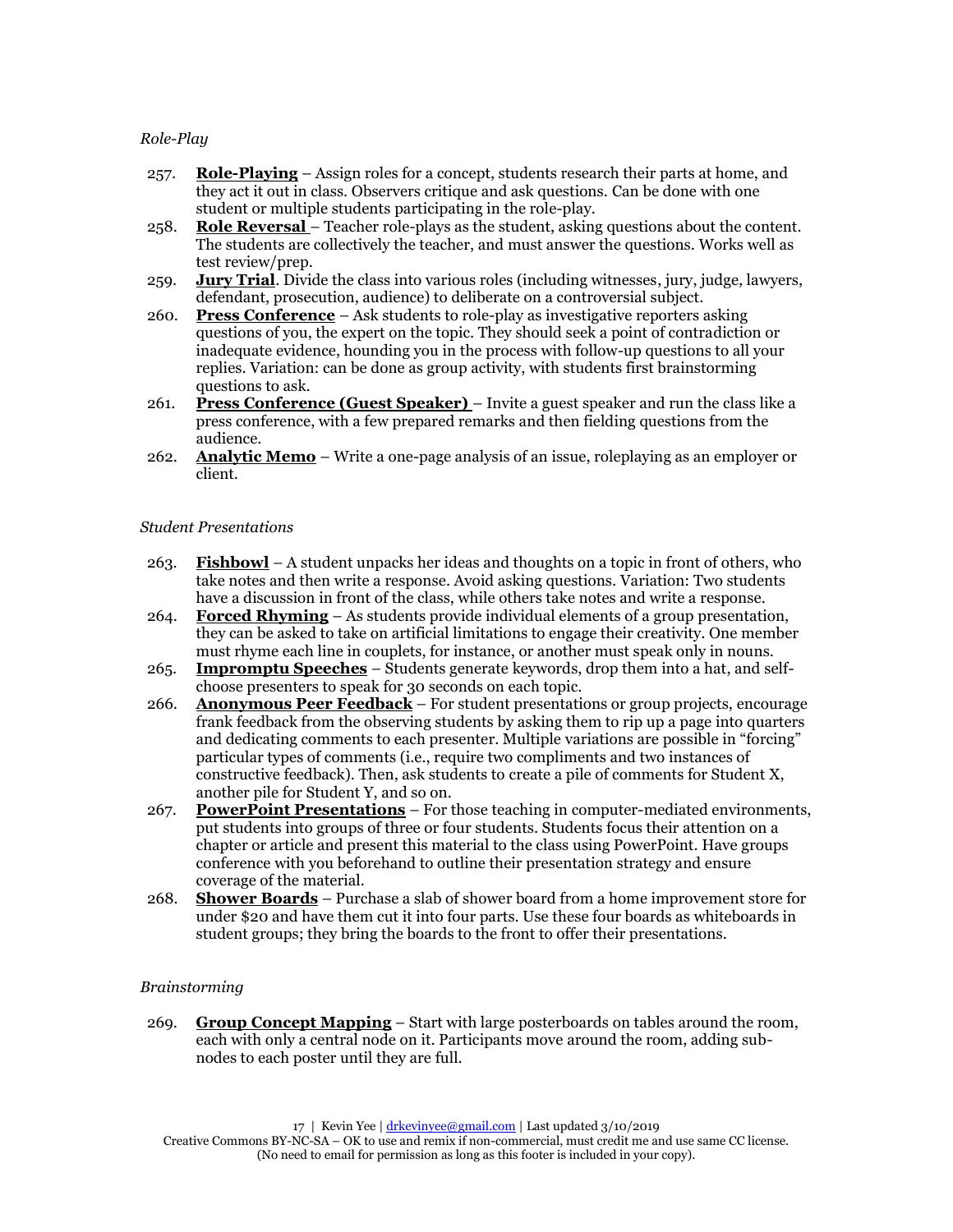- 270. **Affinity Grouping** Each student writes one idea per sticky note, making their own pile. Then, student place the notes onto the whiteboard, attempting to group similar ideas near each other.
- 271. **Round Robin**  Have groups silently list top 3 answers to a problem/question. Allow all groups to present one idea in a round robin format until all groups have exhausted their lists. Scribe all answers and then discuss how to reduce/re-categorize answers. Have groups vote on top three, provide results, discuss, and vote again.
- 272. **Brainstorming on the Board** Students call out concepts and terms related to a topic about to be introduced; the instructor writes them on the board. If possible, group them into categories as you record the responses. Works to gauge pre-existing knowledge and focus attention on the subject.
- 273. **Brainstorming Tree**  While brainstorming on the board, circle the major concepts and perform sub-brainstorms on those specific words; the result will look like a tree blooming outward.
- 274. **Brainstorming in a Circle**  Group students to discuss an issue together, and then spend a few minutes jotting down individual notes. One person starts a brainstorming list and passes it to the student to the right, who then adds to the list and passes it along again.
- 275. **Chalk Talk**  Ask students to go to multiple boards around the room to brainstorm answers to a prompt/assignment, but disallow all talking. Can also be done in groups.

## *Online Interaction*

- 276. **Online Chat (All-Day)** For classes meeting at least partially in an online environment, instructors can simulate the benefits gained by a chat-room discussion (more participation from reserved instructors) without requiring everyone to meet in a chat room for a specific length of time. The day begins with a post from the instructor in a discussion board forum. Students respond to the prompt, and continue to check back all day, reading their peers' posts and responding multiple times throughout the day to extend discussion.
- 277. **Online Chat (Quick)** To gauge a quick response to a topic or reading assignment, post a question, and then allow students to chat in a synchronous environment for the next 10 minutes on the topic. A quick examination of the chat transcript will reveal a multitude of opinions and directions for further discussion. In online environments, many students can "talk" at once, with less chaotic and more productive results than in a face-to-face environment.
- 278. **Online Evaluation** For those teaching in online environments, schedule a time which students can log on anonymously and provide feedback about the course and your teaching. Understand, however, that anonymity online sometimes breeds a more aggressive response than anonymity in print.
- 279. **Pre-Class Writing** A few days before your computer-mediated class begins, have students respond in an asynchronous environment to a prompt about this week's topic. Each student should post their response and at least one question for further discussion. During the face-to-face meeting, the instructor can address some of these questions or areas not addressed in the asynchronous forum.
- 280. **E-Mail Feedback** Instructor poses questions about his teaching via e-mail; students reply anonymously.